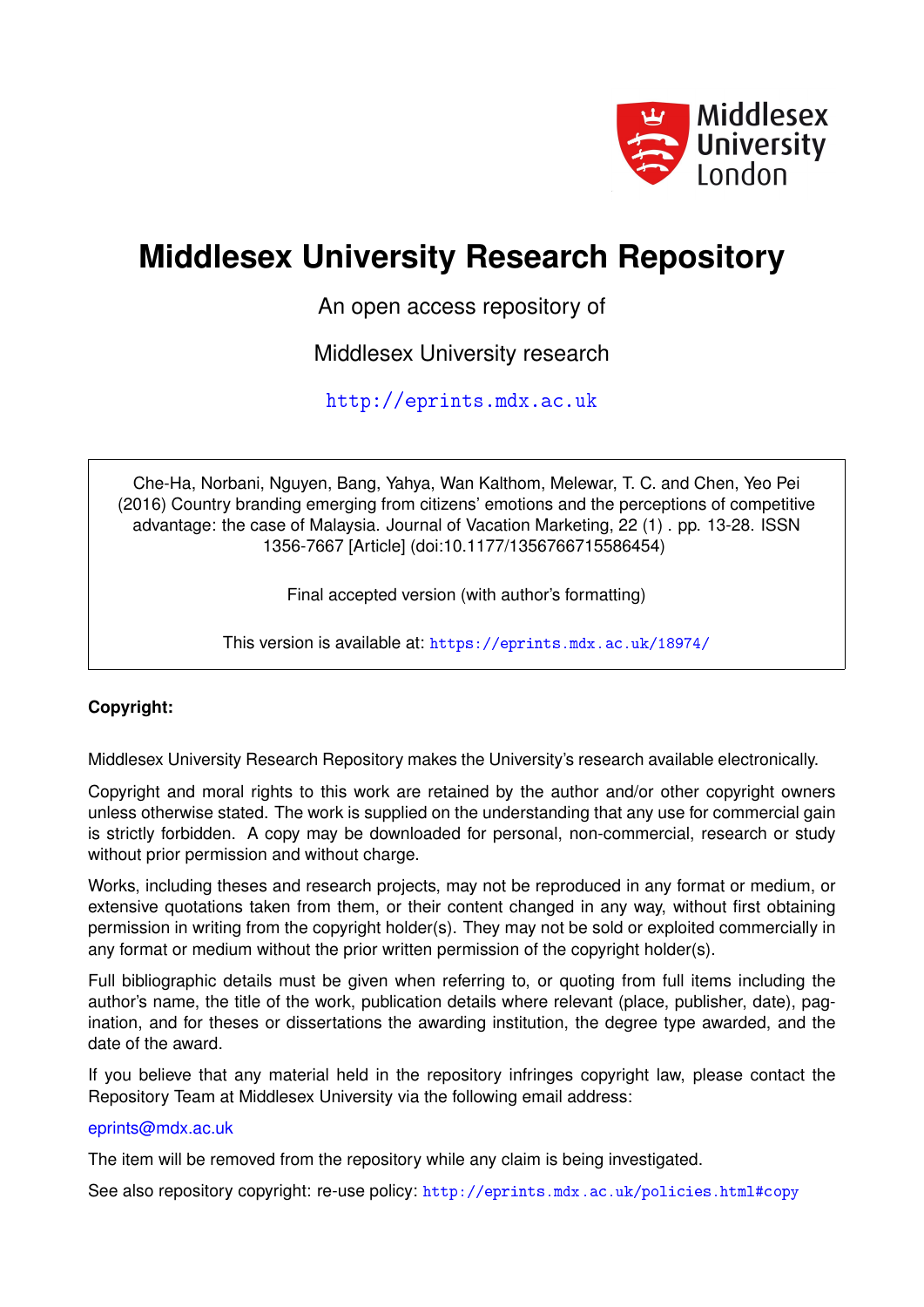# **Country branding emerging from citizens' emotions and the perceptions**

# **of competitive advantage: the case of Malaysia**

## **Norbani Che-Ha**

University of Malaya, Faculty of Business and Accountancy, Kuala Lumpur, Malaysia

# **Nguyen Bang**

East China University of Science and Technology, Marketing, School of Business, 130 Meilong Road, Shanghai 200237, China

# **Wan Kalthom Yahya**

University of Technology MARA Pahang, Malaysia

# **TC Melewar**

Middlesex University, Business School-Marketing, Branding and Tourism Department,

London United Kingdom

# **Yeo Pei Chen**

University of Malaya, Faculty of Business and Accountancy, Kuala Lumpur, Malaysia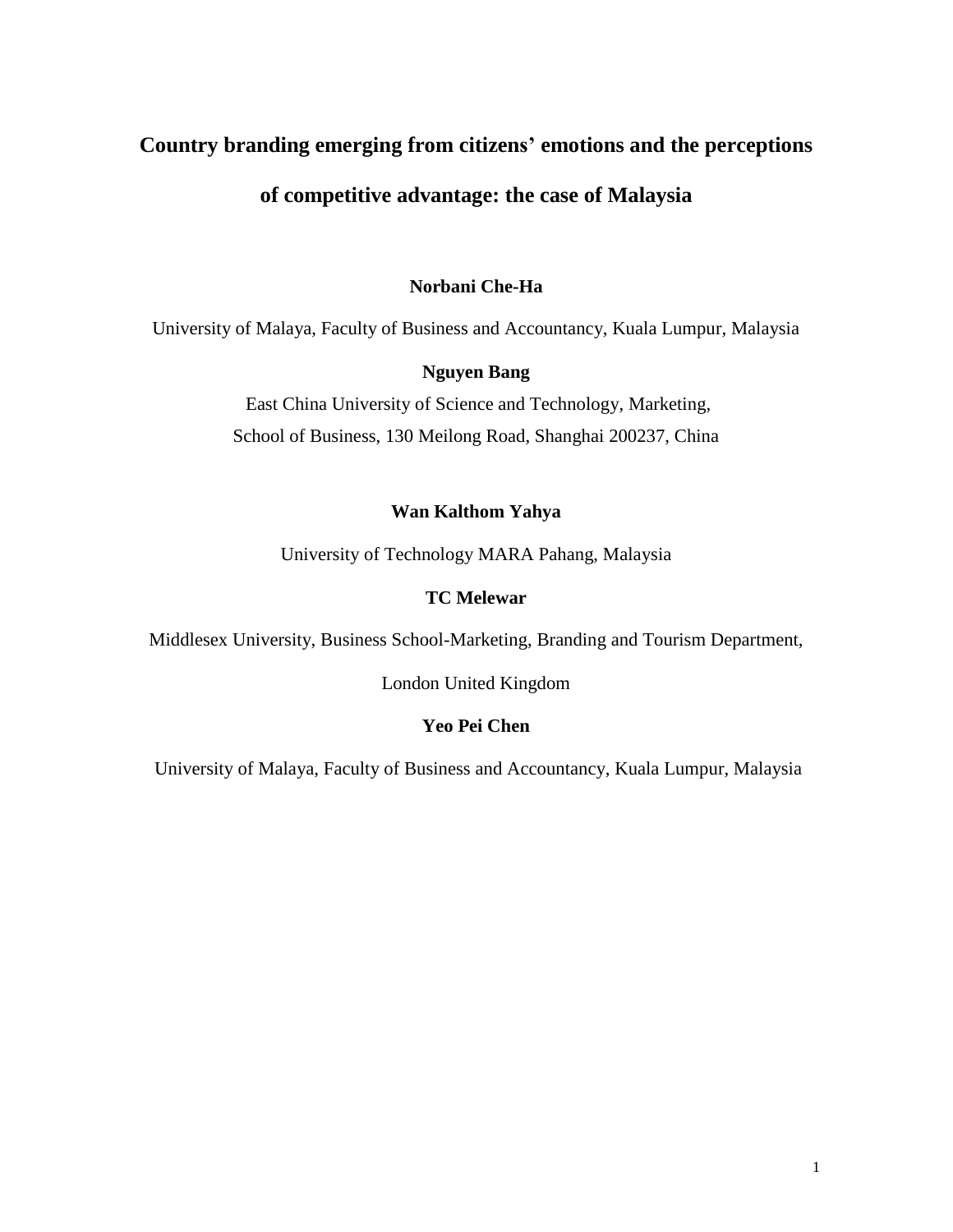## **Abstract**

This paper aims to examine elements of country branding from the perspectives of a country's citizens. In this exploration, the study constructs their views towards the country using both emotion (affect) and perceptions of competitive advantage, and subsequently conceptualizes and tests a framework of internal country branding elements. Using a survey approach, the study generated a total sample of 445 respondents across Malaysia. Structural equation modeling (SEM) was employed to analyze the data and to test the hypotheses. Findings indicate that Malaysia can be portrayed favorably through export, human capital, culture and heritage, and political efforts. While some elements (human capital, culture and heritage, and politics) are important to foster positive emotions among its citizens, others (export, human capital, and politics) are considered as key tools to build competitive advantage. Implications exist for tourism marketers and policymakers, as the study highlights the importance of branding towards a country's citizens and revealing the specific preferences affecting the citizens' emotions and perceptions towards competitive advantage.

### **Keywords**

Country branding, destination marketing, citizenship choice, place marketing, nation branding, country image, country-of-origin.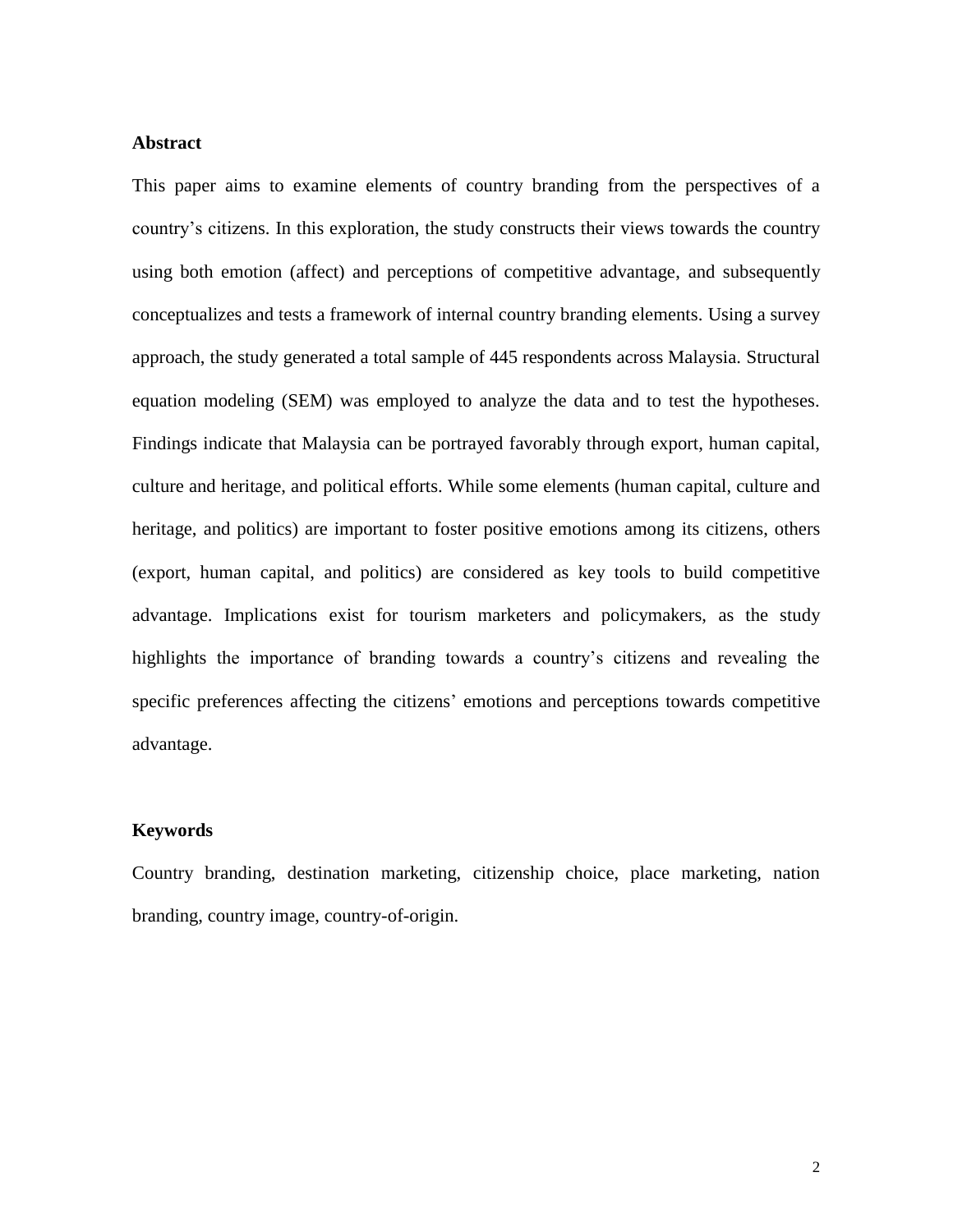## **Introduction**

Country branding is gaining popularity among academicians and practitioners alike (e.g. Anholt, 2005; Henderson, 2007; Herstein, 2012; Pike and Page, 2014). Many countries are branding and rebranding themselves, as they recognize that a favorable country brand attracts tourists, investors, donors, media, and potential citizens to their country (Gudjonsson, 2005; Kotler and Gertner, 2002; Morgan, Pritchard, and Pride, 2011). Scholars regard country branding as a strategic positioning tool to enhance a country's economic, political, and social conditions (Domeisen, 2003; Nickerson and Moisey, 1999; Papadopoulos, 2004), and in today's competitive marketplace, it is accepted as a tool of competitive advantage (Kubacki and Skinner, 2006; Magnusson et al., 2014). The existing literature, however, emphasizes country branding to outsiders with little attention given to country branding to its own citizens. To be a successful brand, countries should be both competitive in retaining and enhancing resources, and viewed by their citizens as a place full of opportunities to exercise their skills and interest (Kotler, 2004; Morgan, Hastings, and Pritchard, 2012). It is crucial for a country to have supportive and proud citizens, as they are a reflection of the country brand (Blichfeldt, 2005; Kemp, Williams and Bordelon, 2012).

The objective of our study is to examine internal country branding, which within the existing literature, remains in its infancy. We utilize the country branding of Malaysia, and, in this respect, explore its citizens' preferences and perceptions toward country branding elements. Based on the existing literature, we postulate that country branding elements are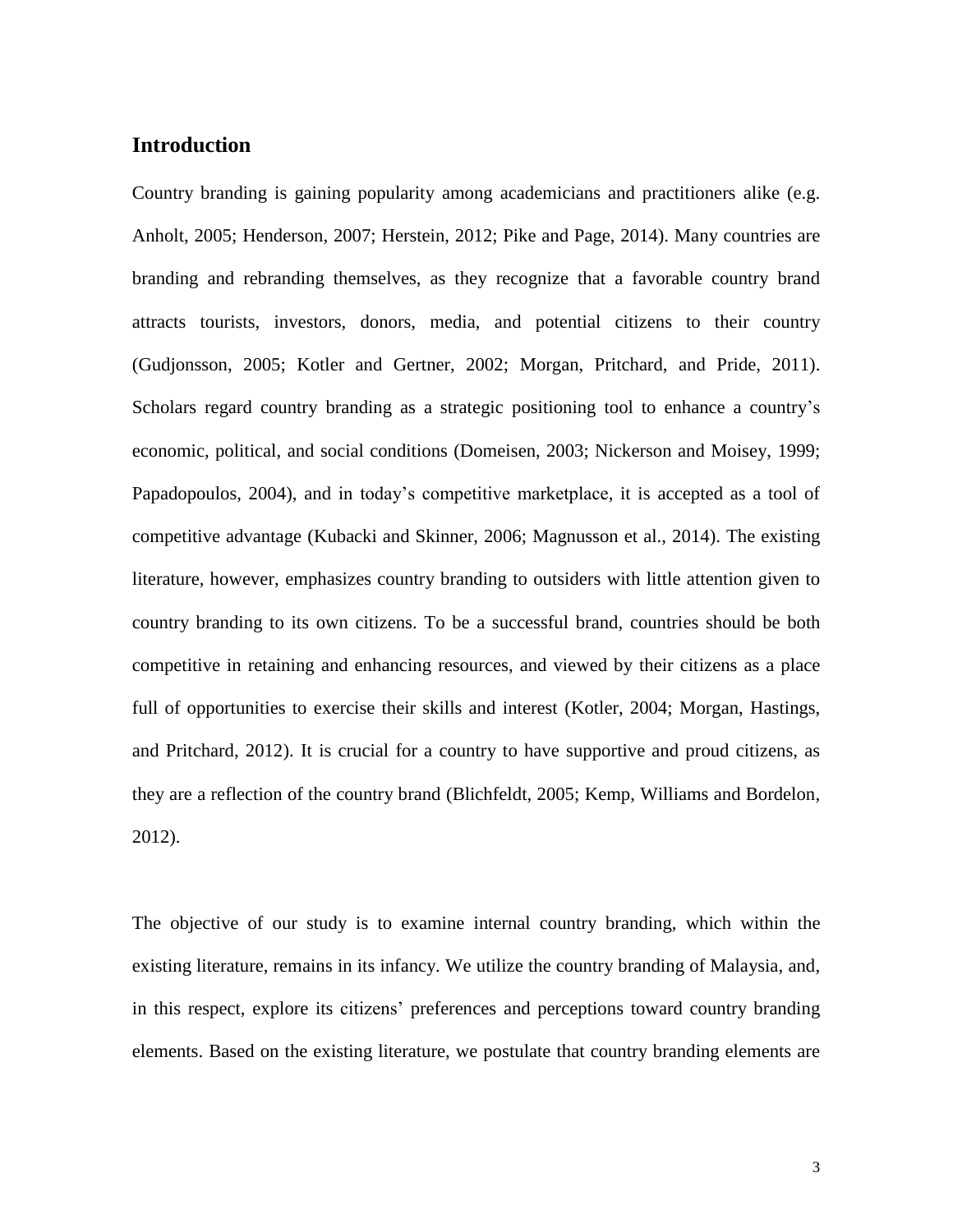multi-faceted and include numerous entities, such as physical, human capital, exports, investment, culture and heritage, social, and political (e.g. Anholt, 2005a; Gudjonsson, 2005; Morgan et al*.,* 2012). In our exploration of the citizens, we construct their preferences and views toward their country as emotion (affect) and perceptions of competitive advantage. Emotion is the positive or negative perception of the country's image, whereas perception of competitive advantage is the country's ability and capability to compete with others. We determine that countries need to be attractive among their citizens in both their emotional attachment and create notions of competitive advantage (or superiority) as a way to retain the citizens and their affinity. As such, we capitalize on Malaysia as the research context, as the government is aggressively positioning Malaysia as a world-class tourist and investment destination. Moreover, the government is also trying the lure Malaysians overseas to come back to join workforce in the country in order to enhance their competitiveness. With these continuous efforts carried out by the government it is high time to examine the emotion and perceptions of its citizen on its country branding.

Malaysia has branded itself as 'Truly Asia' and to the best of our knowledge, there is no empirical evidence that encapsulates Malaysia's country branding. To effectively compete with the neighboring countries, including Singapore and Thailand (e.g., Ooi, 2010), as well others around the world, it is critical for Malaysia to understand the underlying spirit of its country. We posit that a framework is needed to assist the Malaysian tourism marketers and policymakers in gauging what Malaysians think about branding their country. Hence, our study contributes to the body of knowledge within brand management, tourism marketing, and public policy management. Our paper is organized as follows: we begin with a review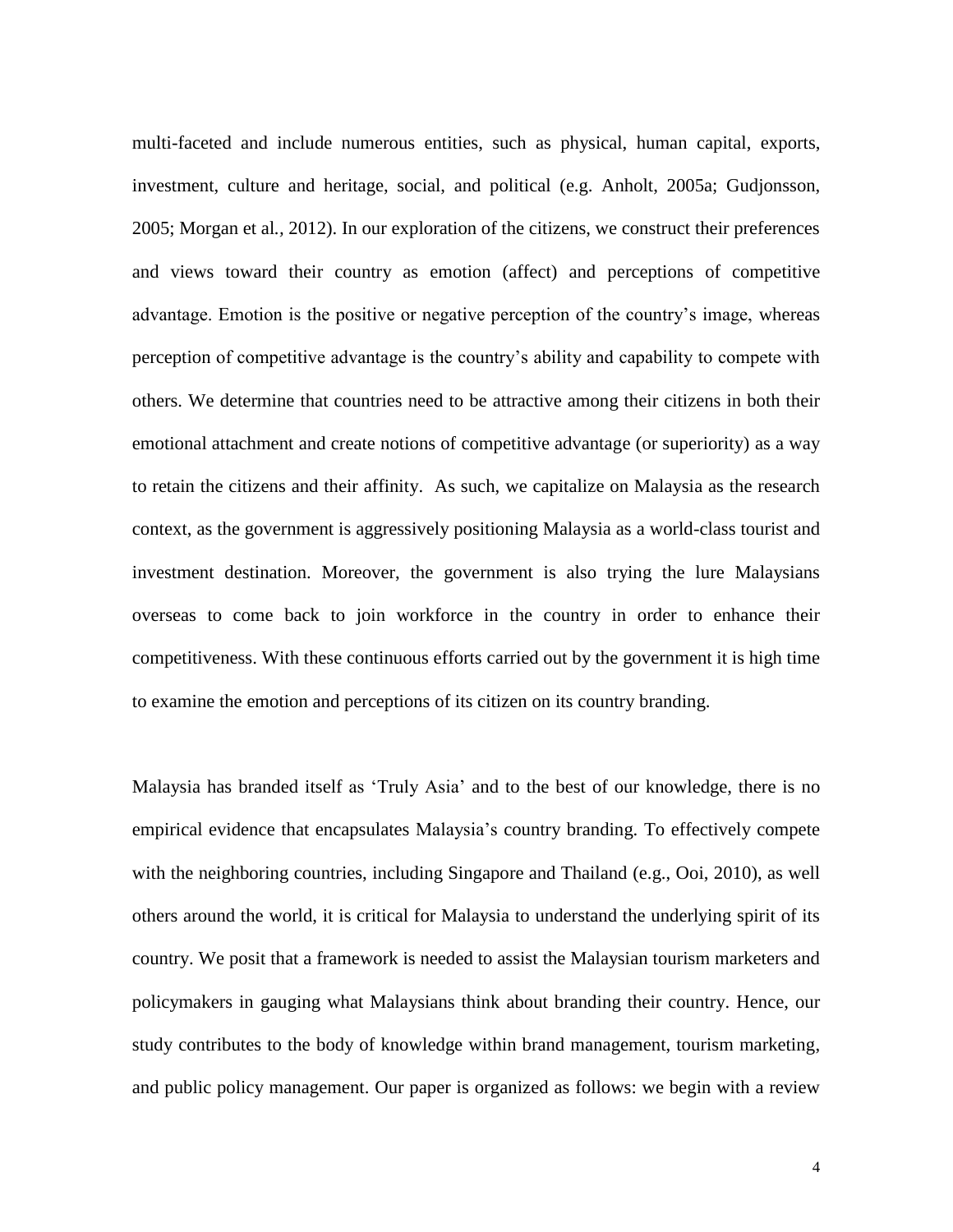of country branding and its elements, followed by our hypotheses development. Subsequently, we present our data collection and data analysis. Finally, we critically discuss our findings and conclude with theoretical contributions and implications for practitioners.

## **Theoretical background**

Researchers define country branding as using a country's image, products, and attractiveness to promote different aspects of a country's identity and image (Mihalache and Vukman, 2005) in order to appeal to tourists and foreign direct investors (De Vicente, 2004). Country branding pertains to a country's quality, identity, and perception toward its goods and services (Idris and Arai, 2006). It is an effective platform to influence and create positive country brands to compete in the global marketplace (Gudjonsson, 2005). A common theme among country branding definitions rests on image building (Fan, 2006) with a country's image consisting of composite elements, such as history, geography, industry, culture, media, tourism, art and music, famous citizens, and commercial products (Kotler and Gertner, 2002; Kubacki and Skinner, 2006).

Researchers have discussed multiple dimensions of country branding through indexes and models (e.g. Gudjonsson, 2005). For instance, the Nation Brands Index captures six dimensions of national competence including exports, governance, investment and immigration, cultural and heritage, people, and tourism (Anholt, 2005a). The Fombrun-RI Country Reputation Index (CRI) measures six dimensions – emotional, physical, financial,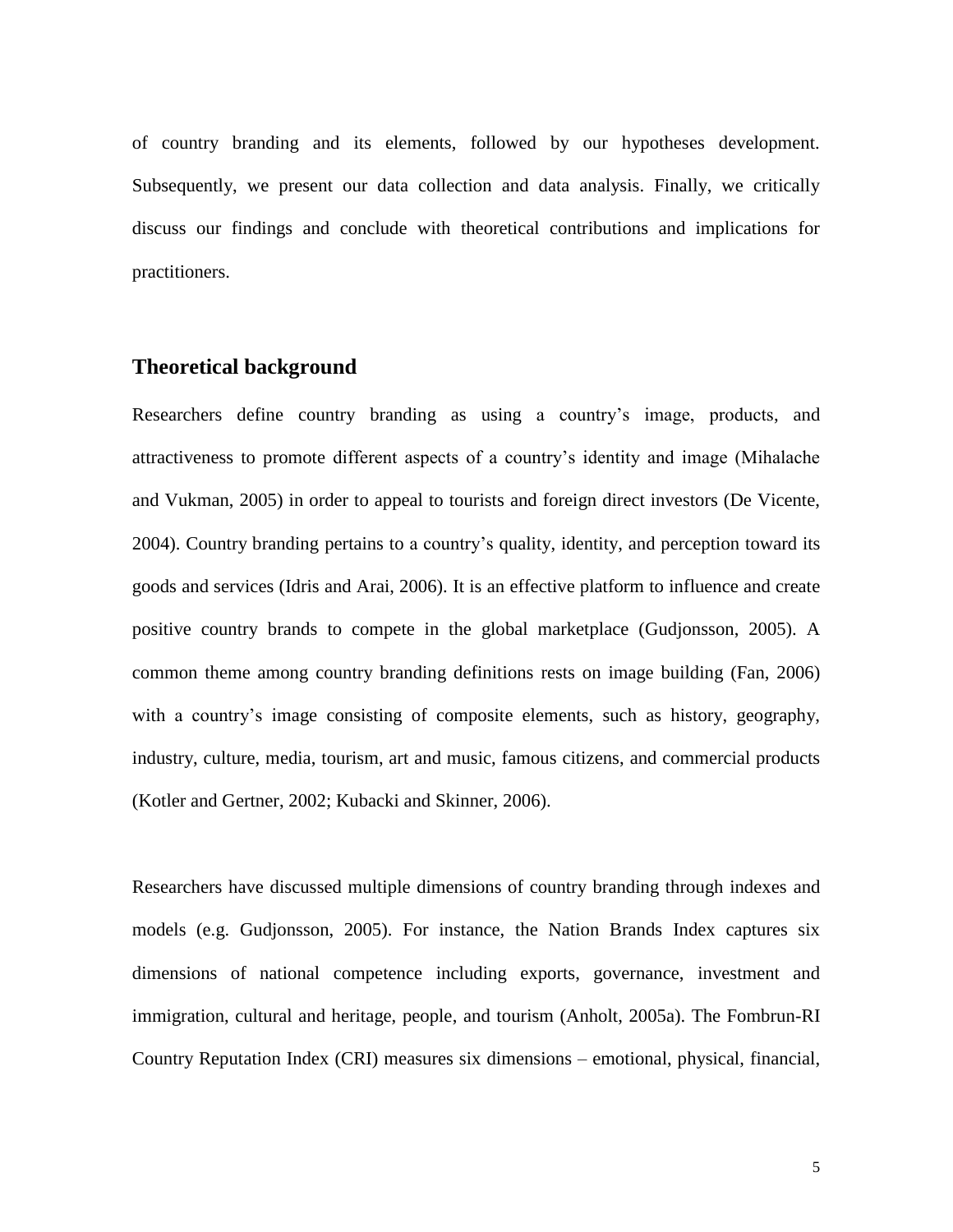leadership, cultural, and social – to assess country branding (Passow et al., 2005). The National Brand Pentagon is a model used by Taiwan for its advertisement campaigns focusing on tourism, export brands, foreign policy, investment, and culture (Amine and Chao, 2005). In similar campaigns, Sweden's National Brands Hexagon emphasizes tourism, export brands, foreign and domestic policies, investment, culture and heritage, and people. De Vicente (2004) asserts that four core dimensions explain country branding, namely, tourism branding, public diplomacy, export promotion, and investment promotion activities. These include a blend of theory and practice. Johansson (2005) stresses that a country brand is at least a mixture of six components that includes a country's exports, government policy, citizens, investment and talent, cultural exports, and tourist experience.

Based on the indexes and models discussed above and the following leads from Anholt (2005a), Kotler and Gertner (2002), Kubacki and Skinner (2006), and Passow et al. (2005), we include seven elements to best describe country branding. Our framework comprises physical, human capital, exports, investment/FDI, culture and heritage, social, and political. We integrate these variables as a multidimensional country-branding concept and treat them as important elements for branding a country (Nguyen et al., 2015). In our framework, tourism is not included because, as stated by Anholt (2005a), tourism is "often the most visibly promoted aspect of the nation brand", thus it might have "a disproportionate effect on people's perception of the county as a whole" (p. 297). Nevertheless, our study has important implications for both tourism marketers and policymakers due to our investigation of citizens' underlying perceptions and preferences. In Table 1, we present and discuss each element used for our study.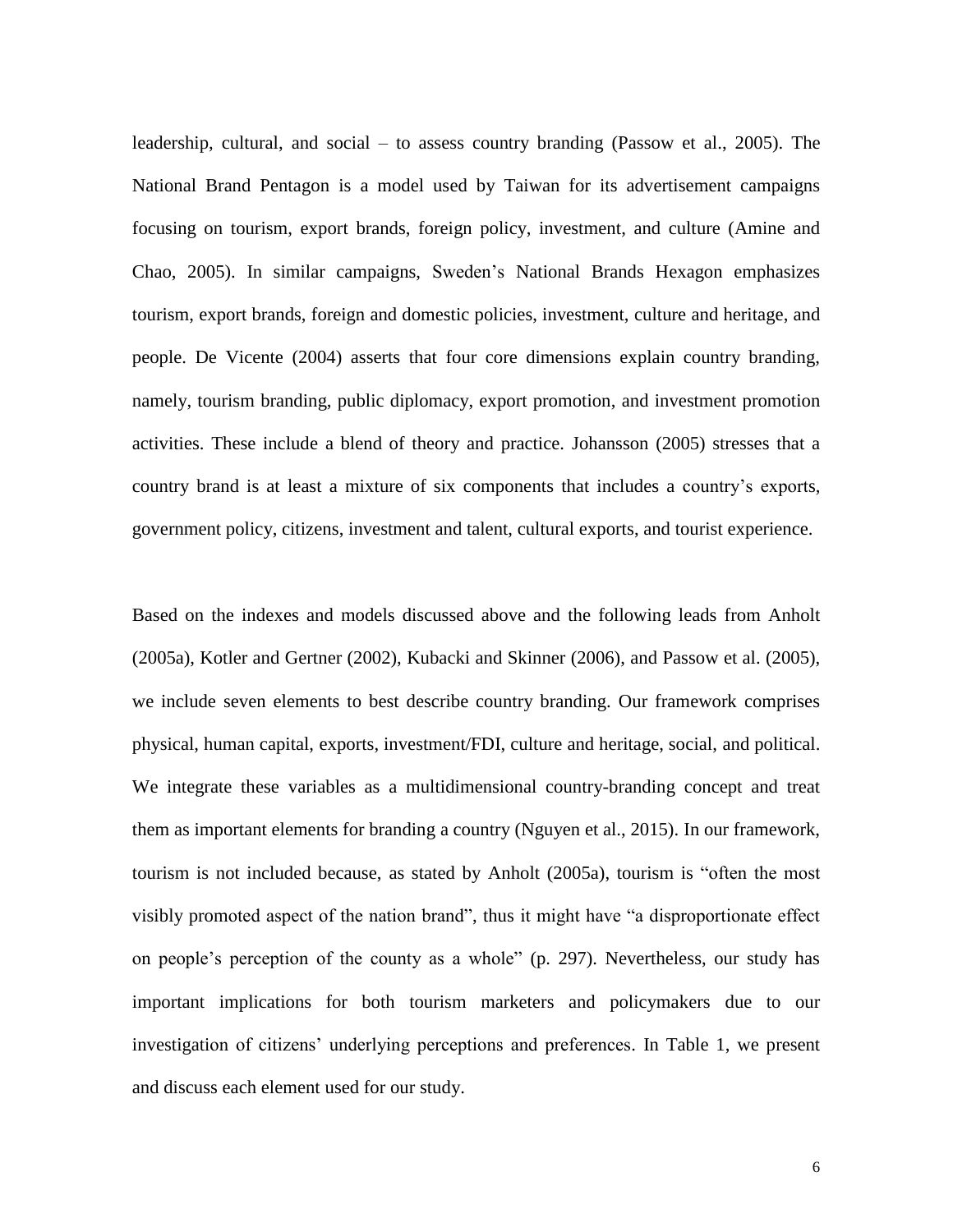| Construct                 | <b>Definition</b>                                                                                                                                                                                                                                                                                                                                                                                                                                                                                                        | <b>Authors</b>                                                                                                                                | <b>Relation to the study</b>                                                                                                                                                                                                                                               |
|---------------------------|--------------------------------------------------------------------------------------------------------------------------------------------------------------------------------------------------------------------------------------------------------------------------------------------------------------------------------------------------------------------------------------------------------------------------------------------------------------------------------------------------------------------------|-----------------------------------------------------------------------------------------------------------------------------------------------|----------------------------------------------------------------------------------------------------------------------------------------------------------------------------------------------------------------------------------------------------------------------------|
| Physical                  | Physical refers to a country's<br>geography or physical appearance.<br>Attributes including nature, climate,<br>position, cities, residents,<br>infrastructure, disasters, and richness<br>in natural beauty. Physical elements<br>are important due to their influence<br>on the target markets' perceptions<br>toward the overall country.                                                                                                                                                                             | Anholt, 2006b; De<br>Vicente, 2004;<br>Gudjonsson, 2005;<br>Kotler and Gertner,<br>2002; Kubacki and<br>Skinner, 2006; Passow et<br>al., 2005 | Physical provides the<br>context in which citizens<br>live. Citizens have a<br>sense of affinity toward<br>the physical aspects of<br>their country due to the<br>environment, which<br>inevitably affects their<br>daily lives.                                           |
| Human<br>capital          | Human capital is, if properly utilized<br>and capitalized, the most powerful<br>communication tool in branding a<br>country. People act as ambassadors<br>and create positive images for their<br>country. Famous citizens, such as<br>athletes, with outstanding abilities can<br>influence people's perceptions toward<br>a country by raising the country's<br>positive profile.                                                                                                                                      | Anholt, 2005a;<br>Georgescu and Botescu,<br>2004; Gudjonsson, 2005;<br>Kotler and Gertner,<br>2002; Kubacki and<br>Skinner, 2006              | Citizens are part of a<br>country's human capital<br>themselves. Their<br>perceptions of the image<br>of their fellow citizens<br>are important in<br>understanding a<br>country's human<br>characteristics and<br>behavior toward<br>potential tourists and<br>investors. |
| <b>Exports</b>            | Exporting brands is a powerful<br>approach to building a country's<br>image. For example, in electronics,<br>'Made in Japan' and in fashion,<br>'Made in Italy', create positive<br>associations among consumers,<br>representing exceptionality and<br>appealing features for the country of<br>origin. Competition for superior<br>export brands in international markets<br>is constantly intensified, thereby<br>forcing countries to compete on their<br>exported products or services' quality<br>and value added. | Georgescu and Botescu,<br>2004; Mihache and<br>Vukman, 2005.                                                                                  | Citizens will often view<br>exporting brands from<br>their country as part of<br>the country's identity<br>and image. Export<br>brands say something<br>about 'what the country<br>is famous for'.                                                                         |
| Investment/<br><b>FDI</b> | Countries, regardless of their<br>economic standing, always look for<br>inward investments. Foreign<br>investments create a multitude of<br>advantages by bringing technology,<br>employment, increased quality<br>standards, flow of skilled and<br>knowledgeable employees, increased<br>interactions between countries, and<br>other advances and innovations.<br>Consequently, countries compete for<br>an investment friendly image by<br>developing varying investment                                             | Mihalache and Vukman,<br>2005; Phan, 2005;<br>Wanjiru, 2005                                                                                   | Increased foreign direct<br>investments influence<br>citizens' perceptions in a<br>number of ways,<br>including their attitude<br>toward other cultures,<br>economic standing and<br>beliefs in the country's<br>continuing development<br>and prosperity.                 |

# **Table 1: Key country branding elements**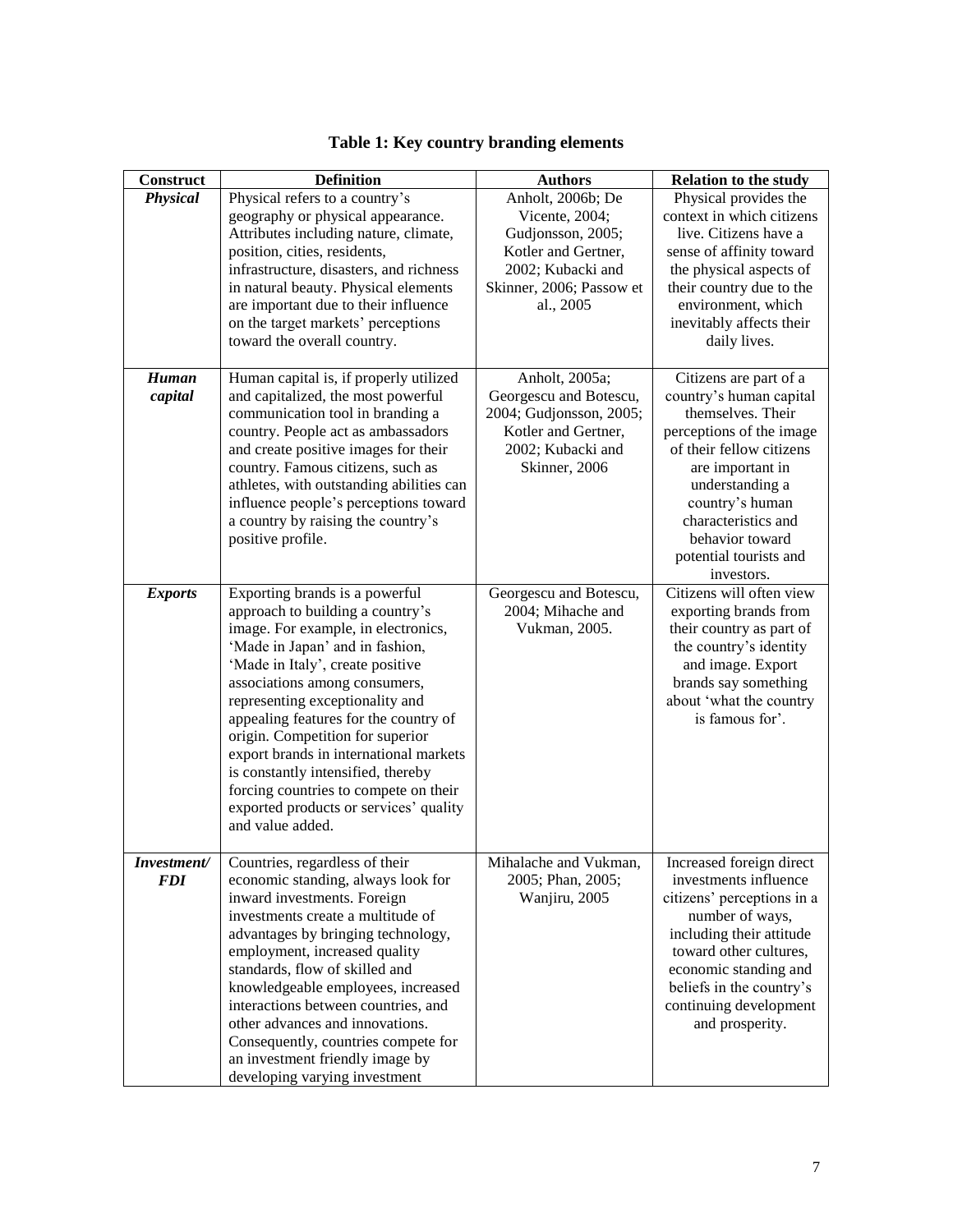| Construct                      | <b>Definition</b>                                                                                                                                                                                                                                                                                                                                                                                                                                                                                                                          | <b>Authors</b>                                                                                                              | <b>Relation to the study</b>                                                                                                                                                                                                                                                                                                          |
|--------------------------------|--------------------------------------------------------------------------------------------------------------------------------------------------------------------------------------------------------------------------------------------------------------------------------------------------------------------------------------------------------------------------------------------------------------------------------------------------------------------------------------------------------------------------------------------|-----------------------------------------------------------------------------------------------------------------------------|---------------------------------------------------------------------------------------------------------------------------------------------------------------------------------------------------------------------------------------------------------------------------------------------------------------------------------------|
|                                | attractions, such as low or non-tariff<br>barriers, large and rapidly growing<br>markets, low labor costs, secure<br>access to mineral or raw material,<br>peace and safety, adequate<br>infrastructure facilities, a sound legal<br>framework and cost-effective<br>logistics.                                                                                                                                                                                                                                                            |                                                                                                                             |                                                                                                                                                                                                                                                                                                                                       |
| <b>Culture</b> and<br>heritage | Culture exists in all aspects of<br>economics, management, politics,<br>psychology, and others. It is uniquely<br>connected to the country's past and<br>present, and a country's people and<br>institutions' spiritual and intellectual<br>qualities. Culture is inimitable and<br>distinctive, thus, it is the core of a<br>country's competitive advantage.<br>History, art, music and other cultural<br>products, such as books and films,<br>represent a country and have a long<br>lasting influence on its reputation and<br>image. | Anholt, 2005a; Dinnie,<br>2004; Kotler and<br>Gertner, 2002; Kubacki<br>and Skinner, 2006;<br>Mihalache and Vukman,<br>2005 | A country's history and<br>heritage will shape how<br>citizens perceive<br>themselves and their<br>relationships with other<br>countries. Culture<br>permeates every aspect<br>of how citizens behave<br>and act in any given<br>situation. It may be the<br>single most important<br>factor in inducing an<br>effect among citizens. |
| <b>Social</b>                  | A country can champion its social or<br>environmental issues to gain support<br>and attention from the world. For<br>example, a country can create<br>competitive advantage by<br>collaborating with the public and<br>appealing to them in non-economic<br>ways. By using environmental causes,<br>ethical and social marketing to<br>promote their social responsibility,<br>countries are able to gain goodwill<br>and win public attention and world<br>support.                                                                       | Ma, 2004                                                                                                                    | Citizens affiliated with<br>countries organizing<br>social responsibility may<br>feel proud of their<br>country for helping<br>others and inducing<br>sustainability. Social is<br>typically perceived to be<br>an important investment<br>for the future<br>generations.                                                             |
| Political                      | Politics is important for<br>understanding the culture,<br>government and social system.<br>Politics influence communication<br>channels through diplomacy and<br>protocol and affect all levels across a<br>country's image.                                                                                                                                                                                                                                                                                                              | Gudjonsson, 2005                                                                                                            | Political issues deeply<br>affect the daily lives of<br>citizens'. Perceptions of<br>the political system<br>influence how citizens<br>feel about their country's<br>future.                                                                                                                                                          |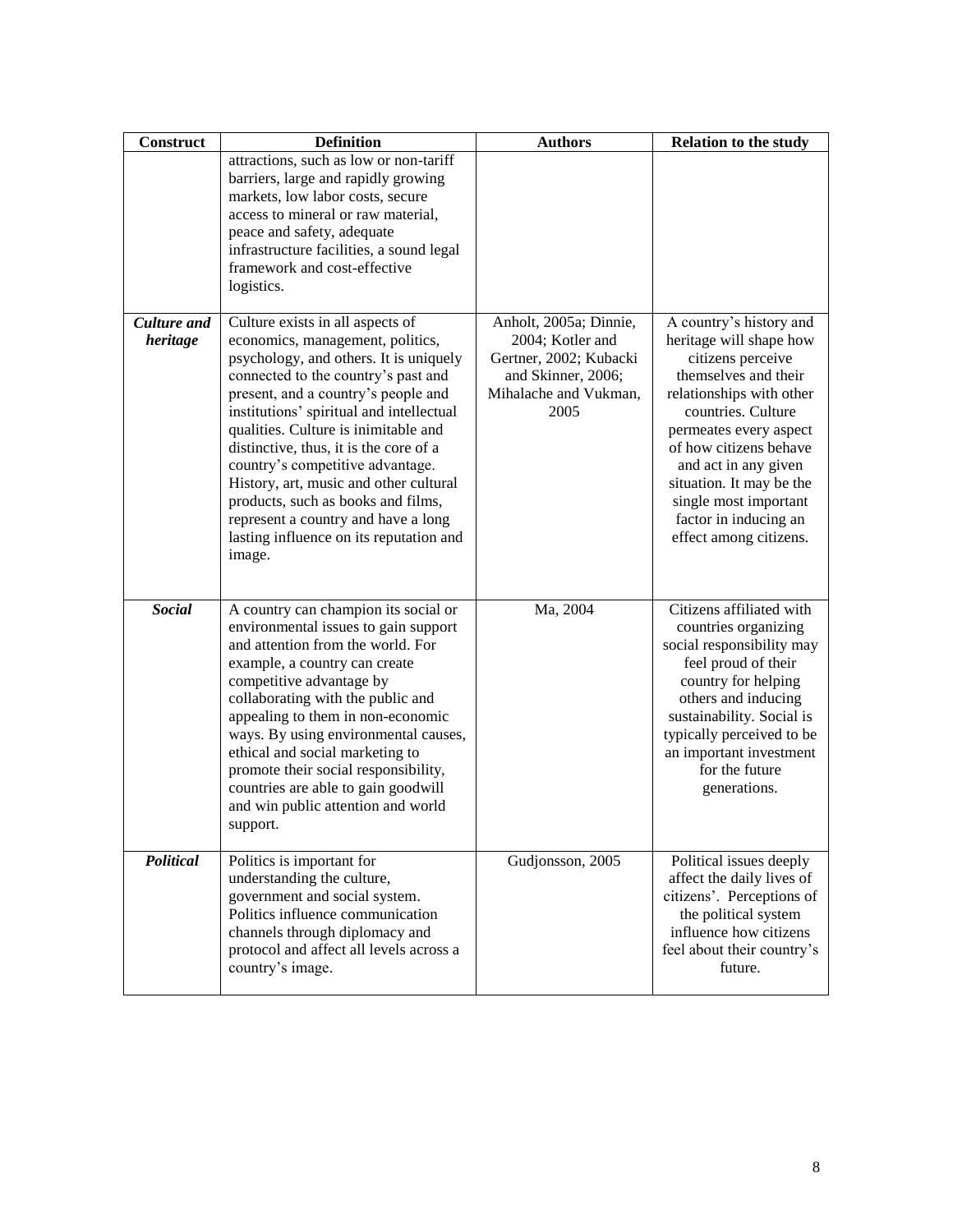## **Research model and hypothesis development**

Researchers posit that consumers' choices and actions are, to a large extent, based on their emotions (Magill, 2005). Emotion is defined as the emotional value resulting from a person's association with a brand (Kotler and Gertner, 2002). An emotional response can be mild or intense, and positive or negative, and studies demonstrate that brands need to evoke an emotional connection in order to gain customer loyalty (e.g., Daye, 2007). This is also the case for country branding, in which nurturing an emotional value (Gilmore, 2002) can create strong emotional bonding with the country's citizens (Wanjiru, 2005).

As mentioned earlier, countries need to compete for investors, tourists, consumers, donors, immigrants, the media, and also the governments of different nations. Countries need to not only gain the attention, respect and trust of their stakeholders, but also compete with other countries, which requires them to actively manage their reputation to gain and sustain competitive advantage (Morgan, Pritchard and Piggott, 2003; Passow et al., 2005). To be able to achieve sustainable competitive advantage, countries require a robust positive identity (Kotler and Gertner, 2002). Porter (1998:71) highlights four factors that determine national advantage or competence: (1) factor conditions: the nation positions itself in respect to factors of production, such as skilled labor or infrastructure; (2) demand conditions: the nature of home demand for the industries' products or services; (3) related and supporting industries: the presence or absence of internationally competitive supplier industries and related industries; and (4) form strategy, structure and rivalry: the condition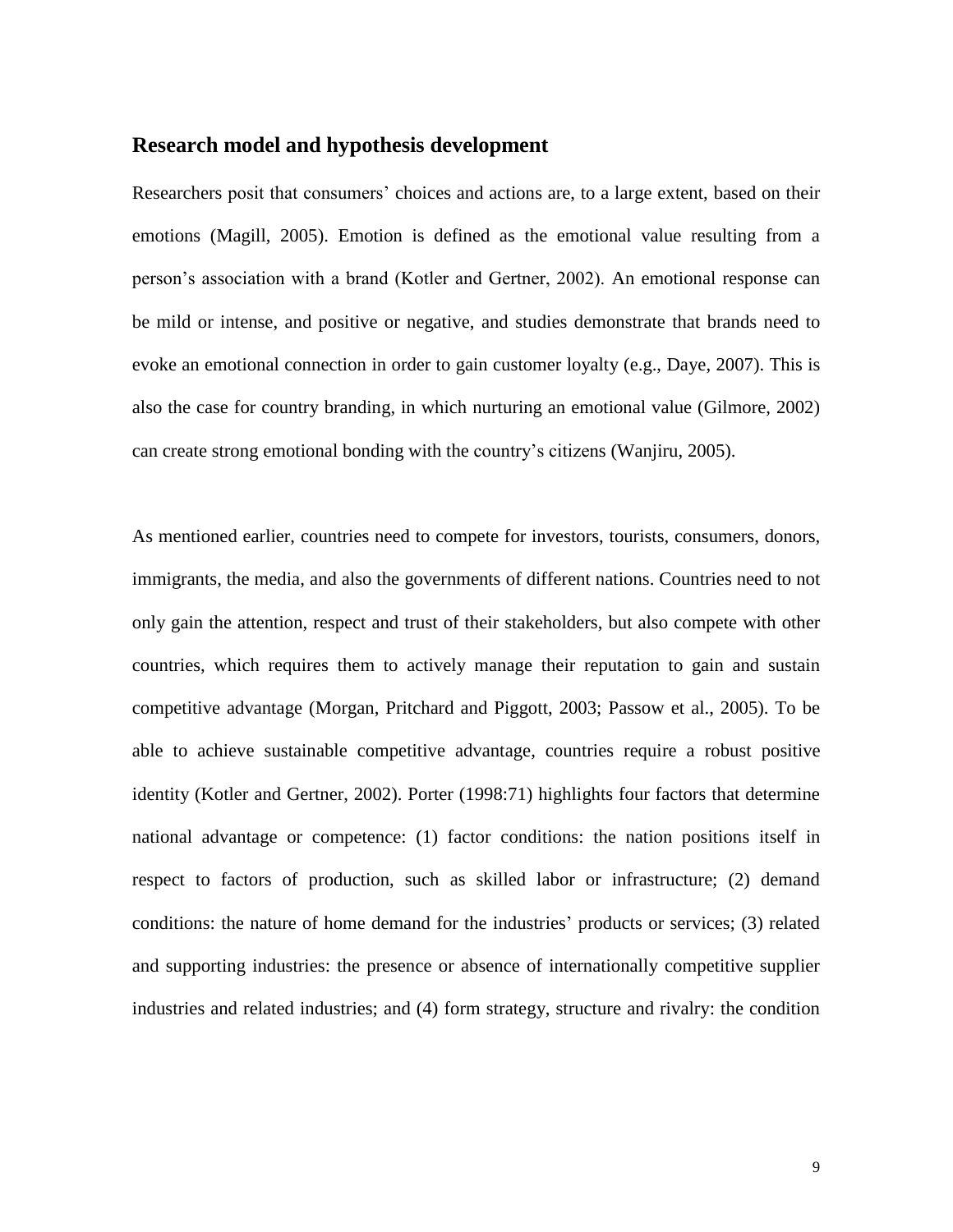governing how companies are created, organized, and managed, and the nature of domestic rivalry.

Gudjonsson (2005) asserts that even though the economy is often seen as the driving force behind measuring country competitiveness, other factors, such as people, culture, politics, and geography are fundamental to a country's competitive advantage. Next, we present and discuss our hypothesis development for each of the seven country branding elements.

# *The relationship between country branding elements, emotions and competitive advantage*

*Physical.* A country's attractions and attributes, such as geography, nature, climate, position, and cities, create images that affect people's perceptions, and, emotions toward the country (Anholt, 2006; Gudjonsson, 2005). Countries desire creating impressions at various places like ports of entry and city centers (Brymer, 2003). Countries with frequent natural disasters have higher risks of losing tourism and inward investment, thereby diminishing their competitiveness (Wanjiru, 2005). Countries with vast raw material deposits enjoy core competencies that cannot be replicated by others (Gilmore, 2002).

*Human capital.* Instead of relying on natural and physical characteristics, other countries emphasize human capital dimensions (Szondi, 2006). When branding a country, human capital is regarded as the most competitive asset for a country (Shurchuluu, 2002). If the human capital is not well developed and managed, a country often lags behind (Wanjiru, 2005). Moreover, the qualities of the human capital influence visitors (Idris and Arai, 2006)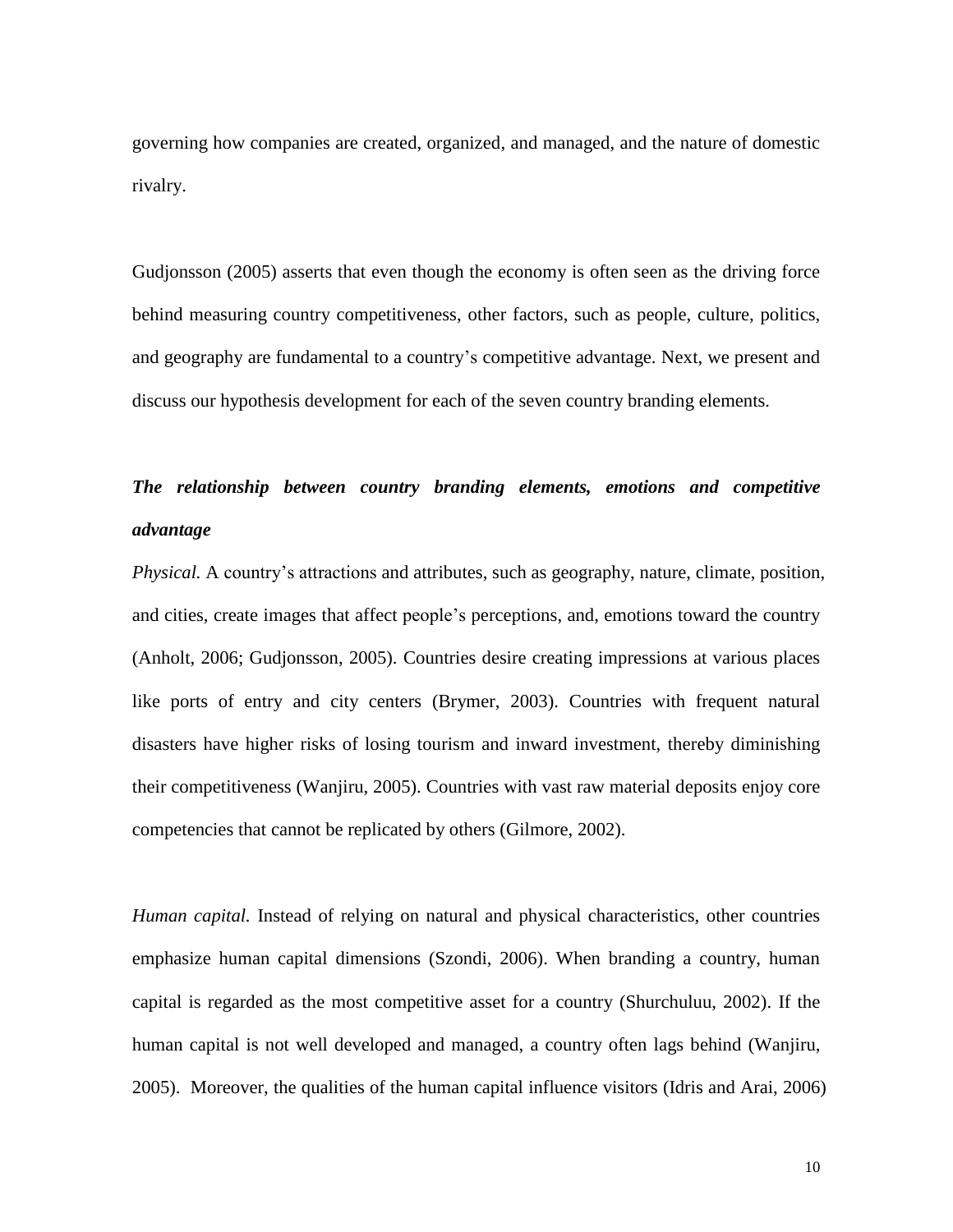by making a lasting impression (Wanjiru, 2005) and contributing to a country brand's performance in global markets. While people are the most important element in country branding (Gudjonsson, 2005), stereotypes exist, which are sometimes negative and difficult to change (Szondi, 2006).

*Exports.* The image of a country is associated with its exported goods and services. These products increase a country's reputation, its self-confidence, and success (Mihalache and Vukman, 2005). According to Klein and Ettenson (1999), consumers avoid purchasing products from countries with a bad image, including those that engage in malicious military, political, or economic acts. The example shows that a country's export brands are directly linked with consumers or citizens' emotions (Kotler and Gertner, 2002). When consumers have no prior experience or knowledge concerning a product, the country of origin and its image are used to evaluate a product (Johansson, 1989). Thus, countries with well-branded exports contribute to sustaining the country's image (Anholt, 2003).

*Investment and FDI*. Wanjiru (2005) asserts that a country would not gain competitive advantage if it lacks investment opportunities. He notes that a country must offer strong financial incentives, including tax exemption and infrastructure investment to lure prospects (Kotler and Gertner, 2002).

*Culture and heritage.* In country branding, culture is an important brand component (Anholt, 2006). The culture is the national identity of a country (Anderson, 1991; Gellner, 1983). Anholt (2006a) posits that culture is a starting point for connecting people's interest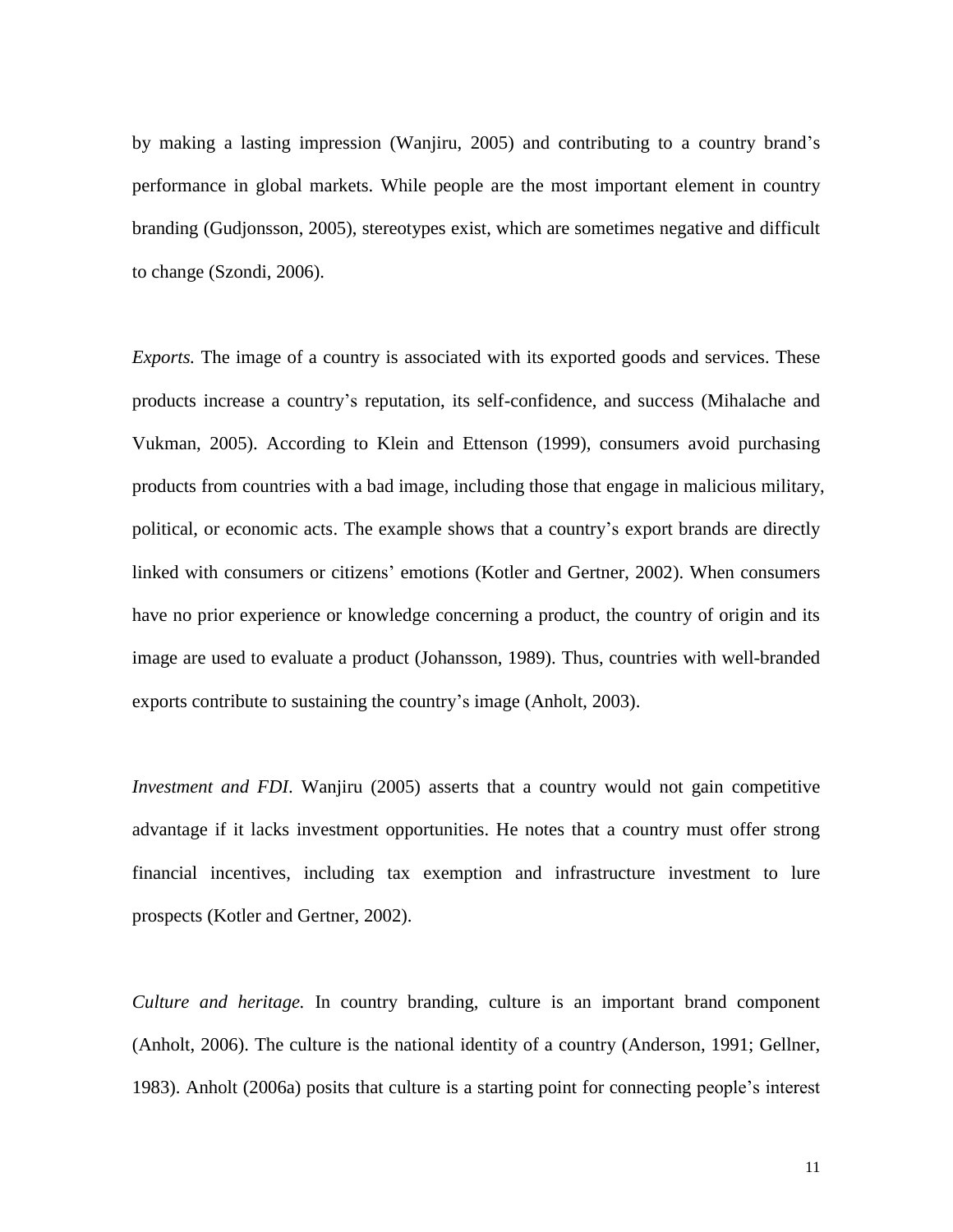in a country and vice-versa (Anholt, 2006a). Culture is regarded as the social glue that attracts and binds people to one another (Warner and Joynt, 2002). Countries, from their culture and history, can compete over customers' hearts and minds (Wanjiru, 2005). Culture and heritage are also 'tools' of competitive advantage, as they are factors considered by investors or buyers (Gudjonsson, 2005; Schulz and Soontiens, 2004). Culture and heritage play a critical role in branding a country's image to its desired vision. A country with a very rich cultural life is an attractive tourist destination (Anholt, 2006).

*Social.* Other issues affecting people's emotions (Passow et al., 2005) and their subsequent holiday destination, exports, and place for investment (Wanjiru, 2005) include social issues, such as economic and political instability, war, and malnourished children. Optimizing a country's social benefits attracts visitors and investors (Robinson, 2003), creating opportunities for increasing exports and competitiveness. A preserved landscape, a stable social model, a deep culture and heritage, and people's worldview become components of a country's competitive advantage (Anholt, 2006a).

*Political.* A country's top leaders are associated with the country brand, and affect people's impression – good, bad, or indifferent – of that particular country (Quelch and Jocz, 2005). In this case, public diplomacy and politics play a major role in developing a country brand (Anholt and Olins, 2005). Gilmore (2002) suggests that a country uses political events as a barrier to competitive threat. Quelch and Jocz (2005) assert that politics and business must formulate a common policy in order to constitute the country's competitive advantage. Politics and political events have the ability to wreak havoc, damaging the country brand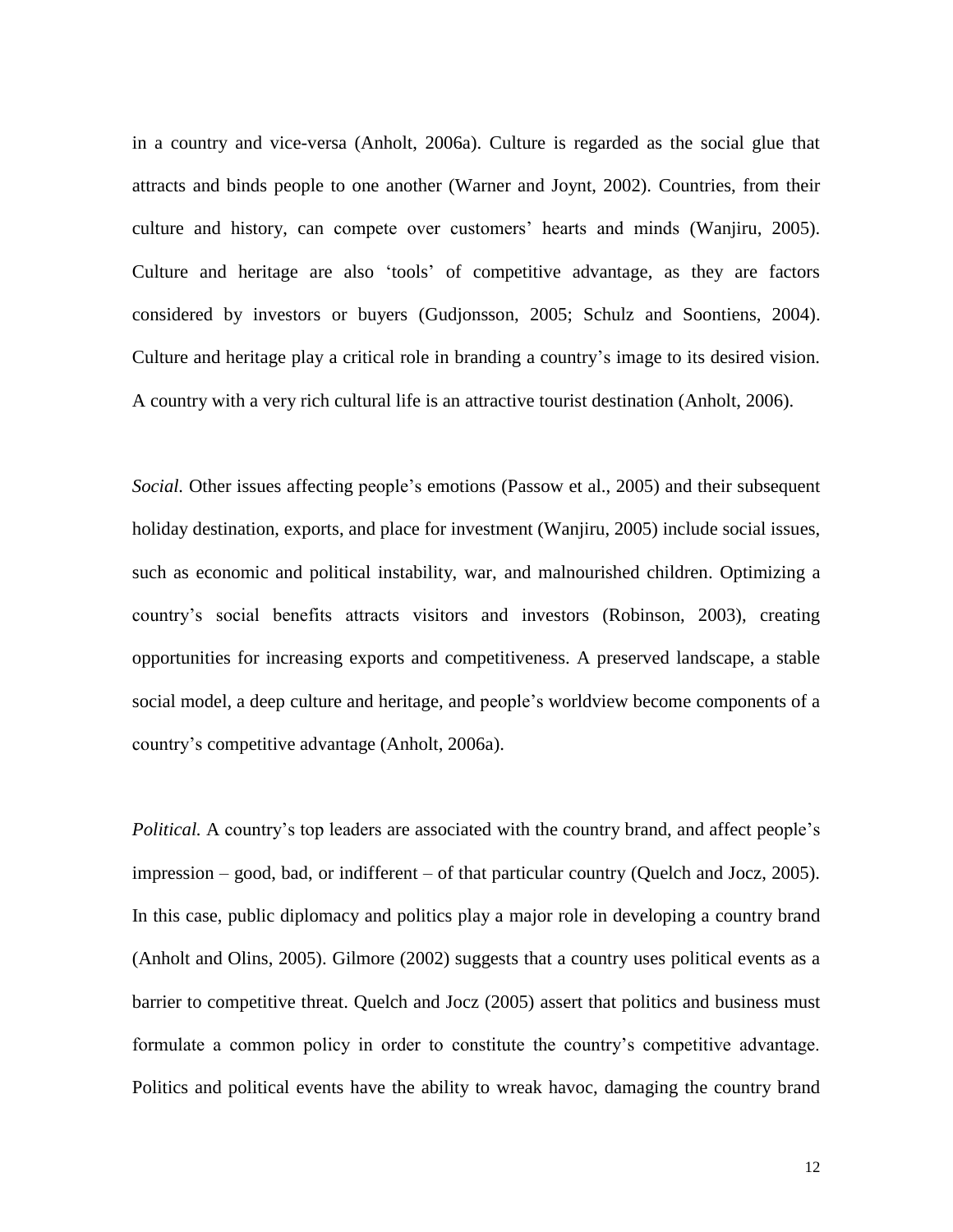(Country Brand Index, 2005). Anholt (2007) utilizes the terms "competitive identity (CI)" to "nation branding" when referring to country branding with political and economic elements of competitiveness.

*Emotion*. Emotion is the emotional value developed from the association with a country brand (Kotler and Gertner, 2002). Since people hold different images of the same place, it is important for a country to continuously create favorable images, not only to evoke positive emotion among its citizen but also attract investors, potential residents and visitors to the country and to foster strong relationships with these stakeholders (Gertner and Kotler, 2004; Wanjiru, 2005). Capturing the hearts and minds of the people in the country is critical for them to live the brand. A country needs to evaluate the emotion of its people with measures such as, 'likeability' (Nguyen et al., 2013), 'respect' and 'trust', which are often used to examine the emotional appeal (Passow et al., 2005). A positive emotion is likely to result to overall positive image score (Passow et al., 2005), decision to stay and continued commitment (Wong, 2004).

*Competitive advantage.* A country brand has to constantly manage its reputation in order to create, gain and sustain the competitiveness, since it is also competing with other countries in devising and expanding its sources of competitive advantage (Kotler and Gertner, 2002). There are many ways to measure a country's competitiveness, for instance, with Porter's model, which looks at factor conditions, demand conditions, related and supporting industries and firm strategy (Porter, 1998). Even though the economy has always been the main factor used to evaluate country competitiveness, other factors such as people, culture,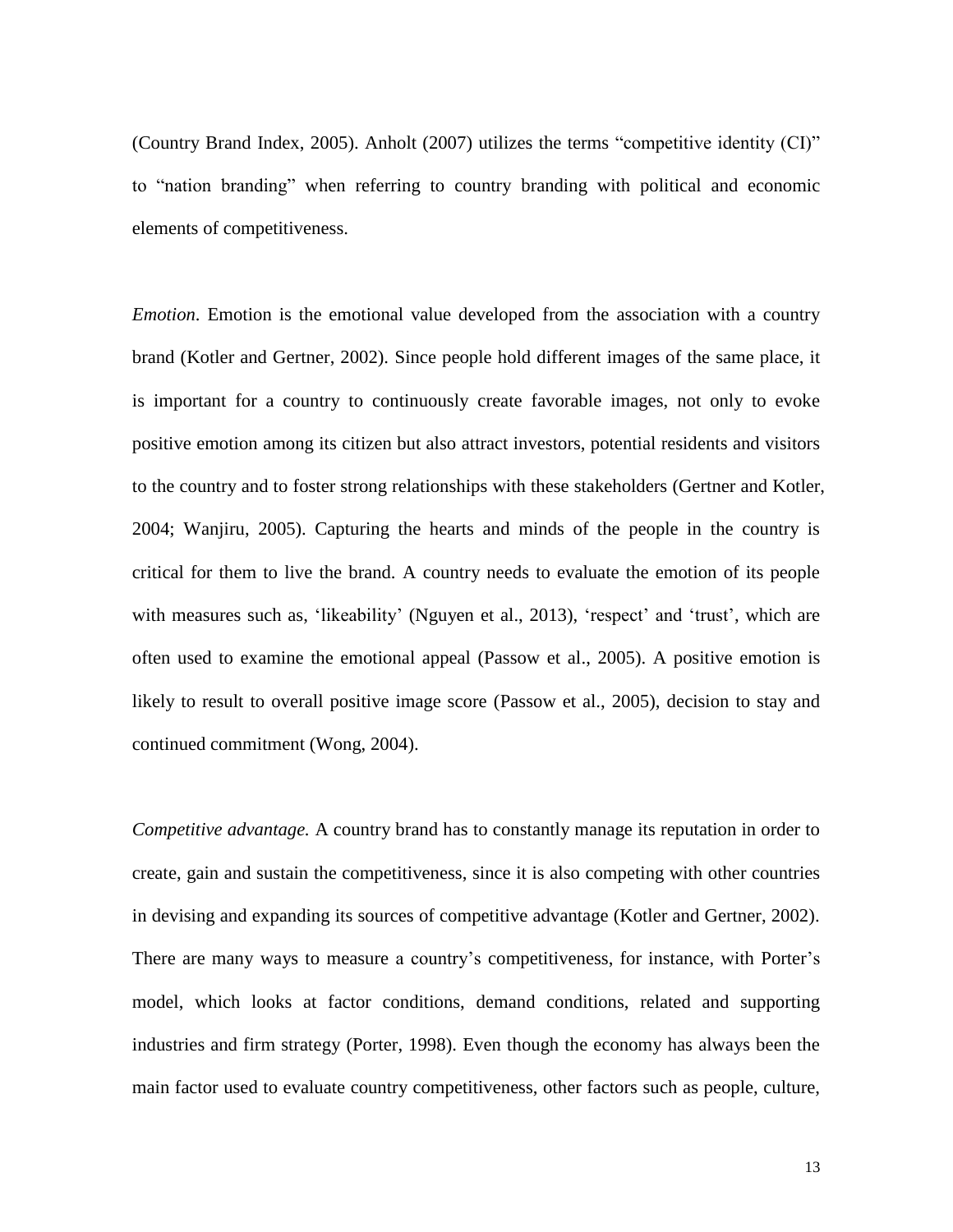political and geographical are also critical in defining country competitiveness (Gudjonsson, 2005). Gertner and Kotler (2004) assert that a country that has many competitive advantages are better able to attract investors, potential residents and visitors. Based on the discussion above, we present our framework and corresponding study propositions, as follows:

**H1:** Country branding elements are positively related to citizen emotions.

**H2:** Country branding elements are positively related to perceived competitive advantage.



**Figure 1: Framework of the study**

*Country Branding*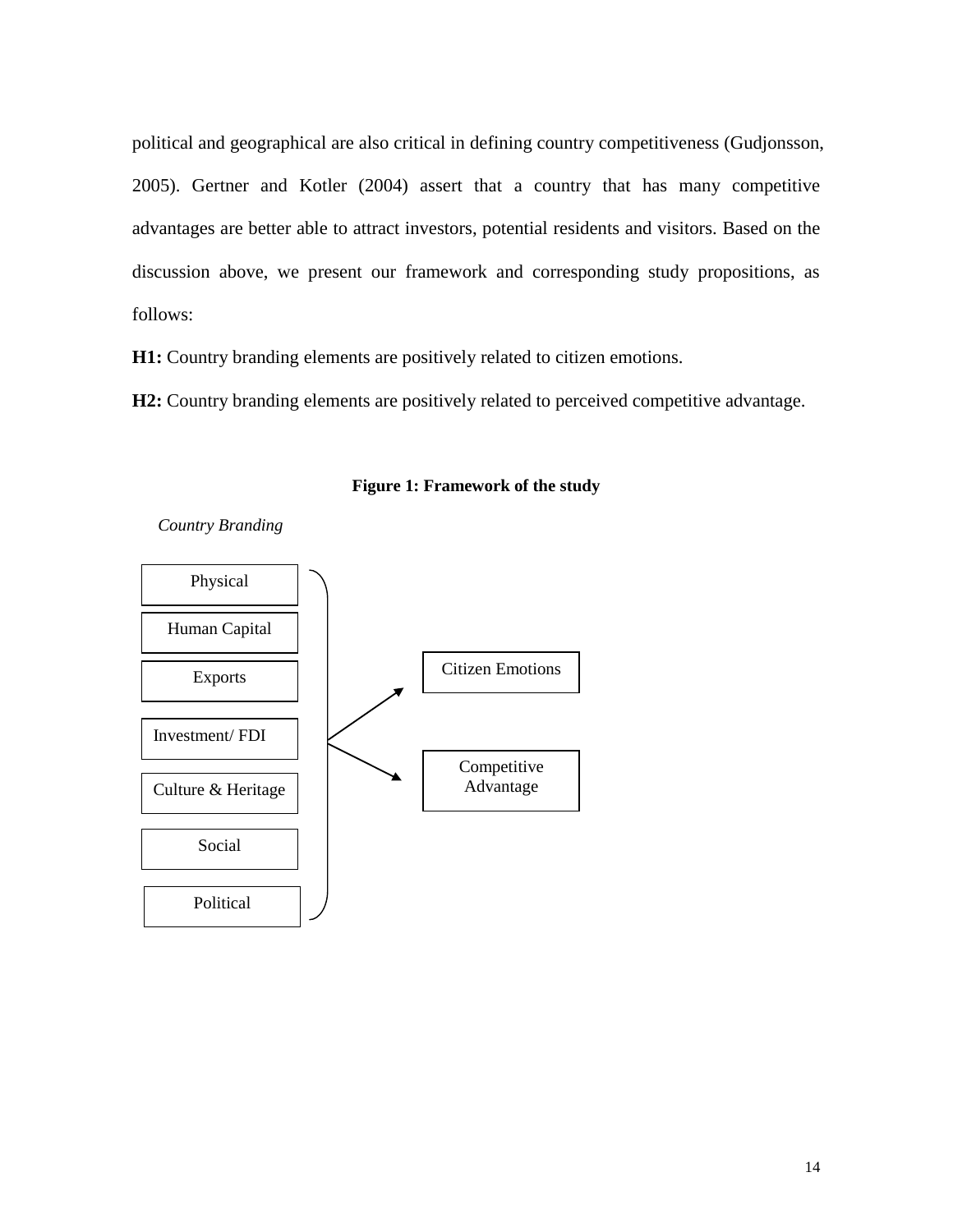## **Method**

#### *Data collection*

Using a survey approach with a self-administered questionnaire, we investigated our propositions in Malaysia (Blichfeldt, 2005; Gilmore, 2002; Wanjiru, 2005). We used convenience sampling to distribute our questionnaires via both e-mail and face-to-face. The questionnaires were distributed to students (undergraduate and postgraduate students) at several colleges in Kuala Lumpur. Of the 500 distributed questionnaires, 445 were returned and used for data analysis. This represents a response rate of 96.1%. The choice of students as informants was desirable for this study for four main reasons: (1) in line with Gilmore (2002), we stress that students are an important segment of the population with greater impact on the countries' current and future development; (2) students are regarded as having appropriate knowledge and direct experience with the Malaysian context (Roslin and Melewar, 2008); (3) anecdotal evidence suggests that students may have found customer-related themes more interesting and important, thus increasing the response rate (Chang and Lu, 2007); and, (4) it was the most accessible and expedient group of respondents to us (researchers) in terms of facilitating the data collection (Nguyen and Simkin, 2013). We made sure to follow ethical guidelines related to the data collection and ensured anonymity with regards to the data. Appendix A shows a detailed sample profile.

#### *Measures*

In order to increase the reliability of the findings, we employed six-point scales for all measures: 'strongly disagree', 'disagree', 'somewhat disagree', 'somewhat agree', 'agree'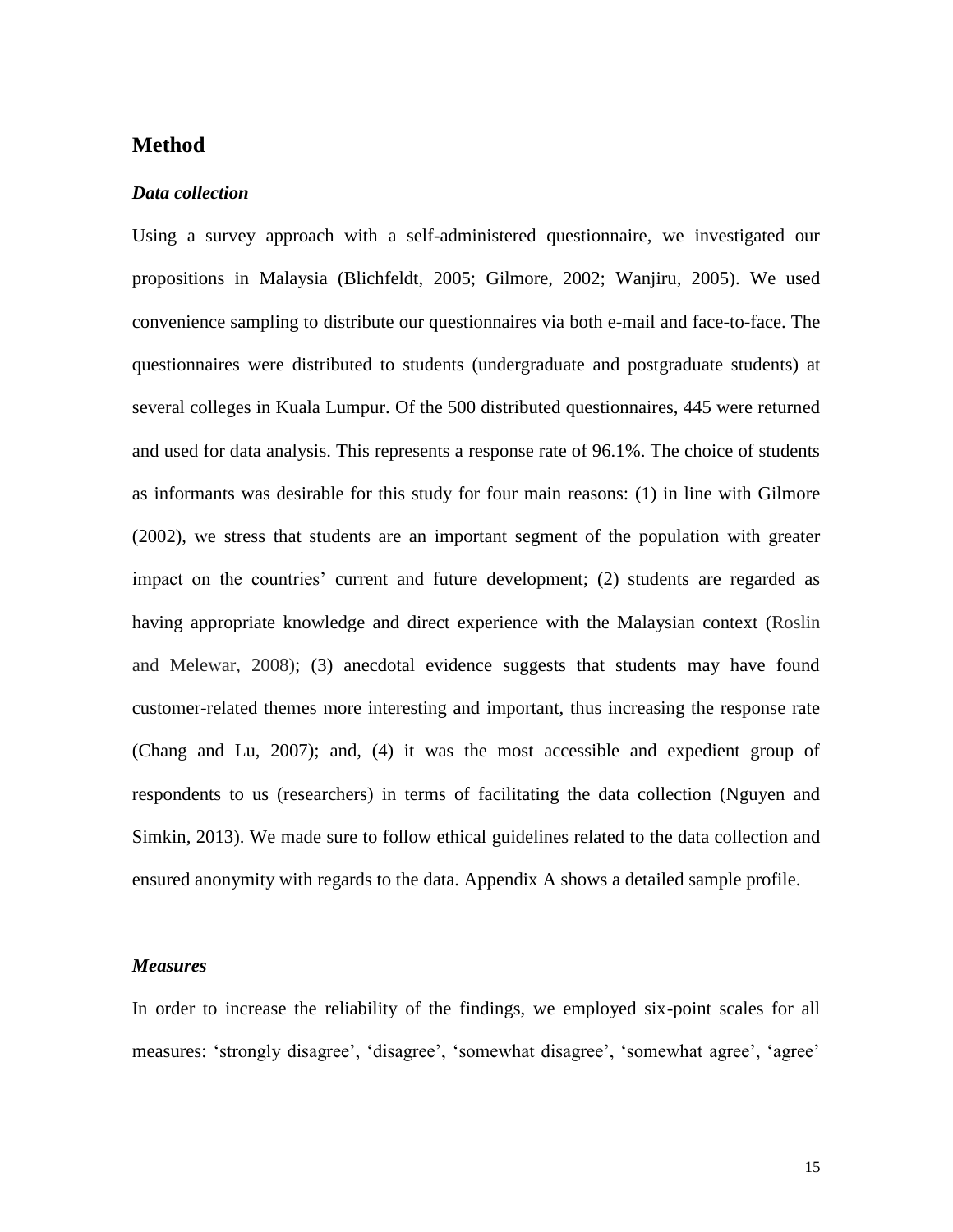and 'strongly agree' (full list in Appendix B). We adapted previously validated measures to fit the current research setting. The different measures that were used for the study were chosen due to their relevancy in creating a realistic depiction of the Malaysian context.

We assessed the country branding elements as follows: (1) physical was measured using items from Anholt (2006), De Vicente (2004), Passow et al. (2005), with sample items, such as "Malaysia is a beautiful place" and "Malaysia is a natural disaster-free country." As shown, we changed the orientation for each of the five item measures from general perceptions and adapted it to the study's context. (2) We measured human capital by a fouritem scale (e.g. Anholt, 2006; Fanning, 1984). Based on validated measures, sample items included "Malaysians are friendly" and "Malaysians will make me welcome if I am a visitor." (3) With respect to exports, we used a five-item scale from Katsikeas (1994), Schultz and Soontiens (2004), and Wee (1994). Specifically, sample items included "Malaysia exports high quality goods and services" and "Malaysia's export brand image in the relative industries is highly competitive." (4) We operationalized investment/FDI using six items from Passow et al. (2005), with sample items, such as "Malaysia is an attractive place to conduct business" and "Malaysia is a safe place in which to invest." (5) We measured culture and heritage using a five-item scale from Beerli and Martin (2004), Passow et al. (2005), and Sya (2004). Sample items included "Malaysia is a culturally diverse country" and "The language barrier in Malaysia is low." (6) With the social element, we used a five-item scale from Anholt (2006), Beerli and Martin (2004), and Passow et al. (2005). Examples included "Malaysia has high standards of living" and "Malaysia behaves responsibly in the areas of international peace and security." (7) Finally, for the political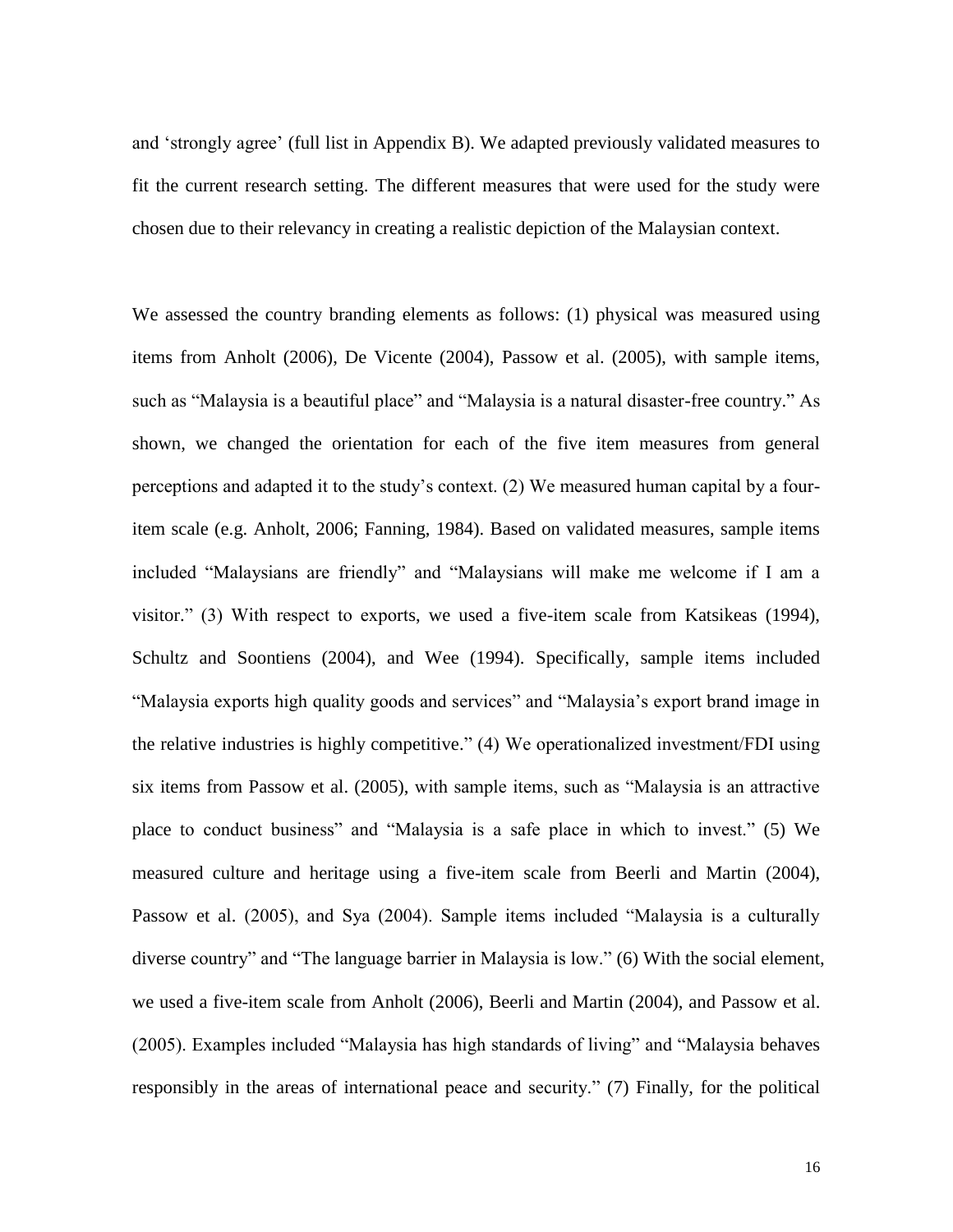element, a five-item scale from Beerli and Martin (2004), and Passow et al. (2005) were used with items, such as "Malaysia is a politically stable" and "Malaysia is a terrorist-free country."

(8) Further, with respect to citizen emotions, we utilized four items from Passow et al. (2005), containing items, such as "I like Malaysia" and "Have a good feeling about Malaysia."

(9) Lastly, we measured competitive advantage by adapting eight scales from Gudjonsson (2005), Kotler and Gertner (2002), Wee (1994), and, in addition, a report from the Japanese government. Sample items included "Malaysia tends to outperform its competitors" and "Malaysia is capable of generating more wealth than its competitors in the world."

#### *Data analysis*

To test for reliability and validity of the data, several statistical tests using Statistical Package for Social Sciences (SPSS) and AMOS were employed. We examined construct validity by analyzing both convergent and discriminant validity. Scholars propose several methods for assessing convergent and discriminant validity; namely, factor analysis, correlation, and advanced procedures including Confirmatory Factor Analysis (CFA) via Structural Equation Modeling (SEM). For the purposes of our study, convergent and discriminant validity were assessed by CFA. To analyze the scales, we employed factor analysis using the extraction method of principal component analysis with the rotation method of Varimax with Kaiser Normalization. Varimax rotation was applied because it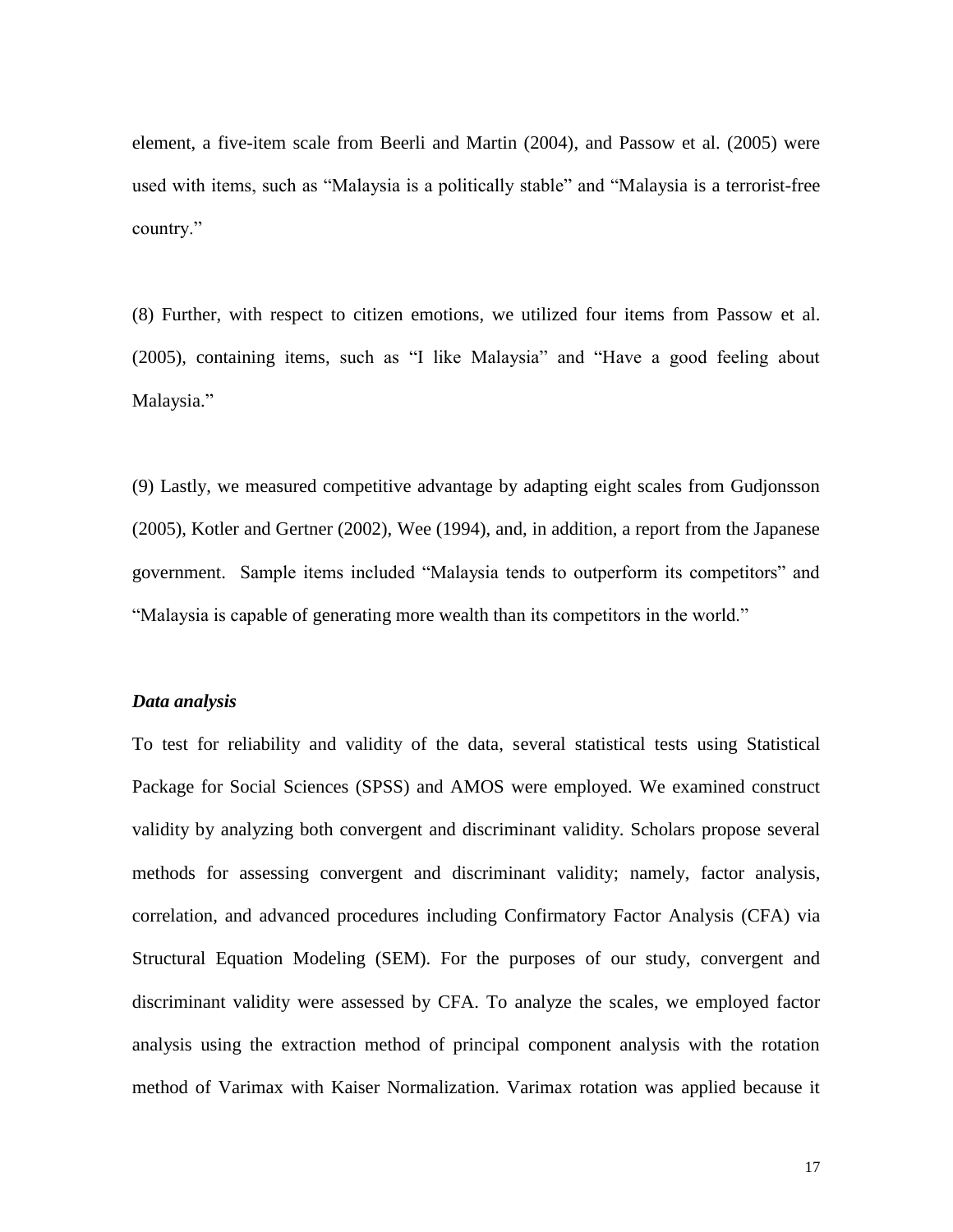minimizes the correlation across factors and maximizes within the factors. This procedure helps to yield 'clear' factors (Nunnally, 1978). Nunnally (1978) posits that items with loadings higher than 0.50 on one factor are retained for further analysis. We used exploratory factor analysis to examine the underlying measure structure, establish dimensionality and convergent validity of the relationship between items and constructs. Bartlett's Test of Sphericity (Bartlett's Test) and Kaiser-Meyer-Oklin (KMO) were used. To be considered appropriate, the Bartlett's Test should be significant  $(p<0.05)$  and KMO more than 0.60 (Pallant, 2001). Thus, we provide an adequate explanation of the covariance between the observed variables (Kelloway, 1995). Table 2 exhibits the item measures, EFA results, and construct reliability.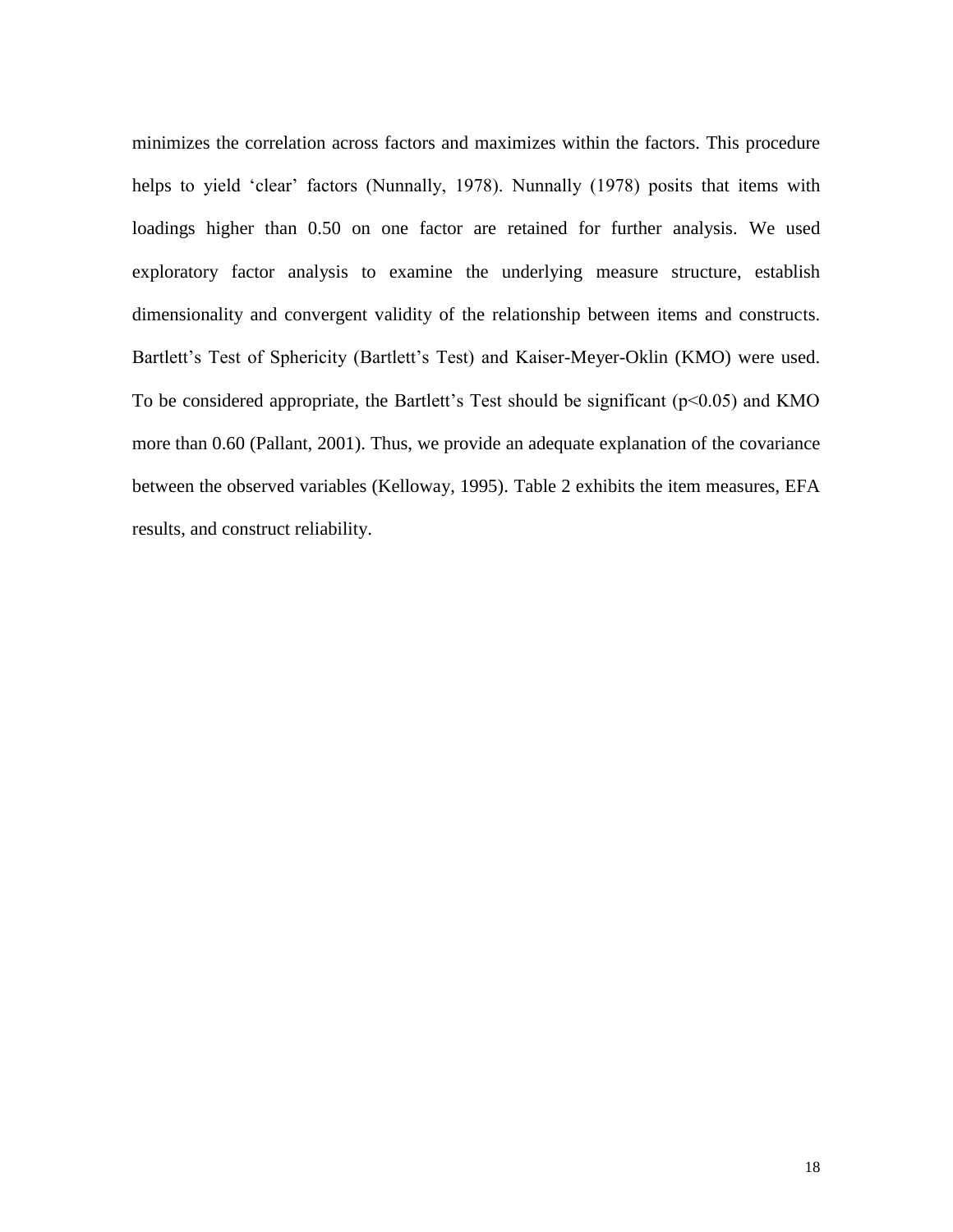| Country Branding $\alpha$ 0.838; KMO 0.841; Bartlett's Sig = 0.00 |       |       |       |                |       |
|-------------------------------------------------------------------|-------|-------|-------|----------------|-------|
| Exports $\alpha = 0.898$                                          | F1    | F2    | F3    | F <sub>4</sub> | F5    |
| $CBI$ item $2$                                                    | 0.751 |       |       |                |       |
| CBE item 5                                                        | 0.698 |       |       |                |       |
| CBE item 4                                                        | 0.679 |       |       |                |       |
| CBE item 3                                                        | 0.677 |       |       |                |       |
| CBE item 2                                                        | 0.658 |       |       |                |       |
| CBE item 1                                                        | 0.513 |       |       |                |       |
| Political $\alpha = 0.849$                                        |       |       |       |                |       |
| CBPO item 5                                                       |       | 0.771 |       |                |       |
| CBPO item 3                                                       |       | 0.726 |       |                |       |
| CBPO item 1                                                       |       | 0.623 |       |                |       |
| CBPO item 2                                                       |       | 0.530 |       |                |       |
| Human $=0.769$                                                    |       |       |       |                |       |
| CBH item 2                                                        |       |       | 0.591 |                |       |
| CBH item 4                                                        |       |       | 0.530 |                |       |
| CBH item 3                                                        |       |       | 0.527 |                |       |
| CBH item 1                                                        |       |       | 0.514 |                |       |
| Cultural $\alpha = 0.823$                                         |       |       |       |                |       |
| CBCH item 3                                                       |       |       |       | 0.810          |       |
| CBCH item 2                                                       |       |       |       | 0.709          |       |
| CBCH item 1                                                       |       |       |       | 0.634          |       |
| CBCH item 4                                                       |       |       |       | 0.597          |       |
| Social $\alpha = 0.861$                                           |       |       |       |                |       |
| CBS item 3                                                        |       |       |       |                | 0.575 |
| CBS item 2                                                        |       |       |       |                | 0.572 |
| CBS item 5                                                        |       |       |       |                | 0.541 |
| $CBS$ item $4$                                                    |       |       |       |                | 0.537 |

**Table 2a: Exploratory Factor Analysis and Reliability Analysis of the Constructs**

Note: CBI – country branding investment, CBE – country branding exports, CBPO – country branding political, CBH – country branding human, CBCH – country branding culture and heritage, CBS – country branding social.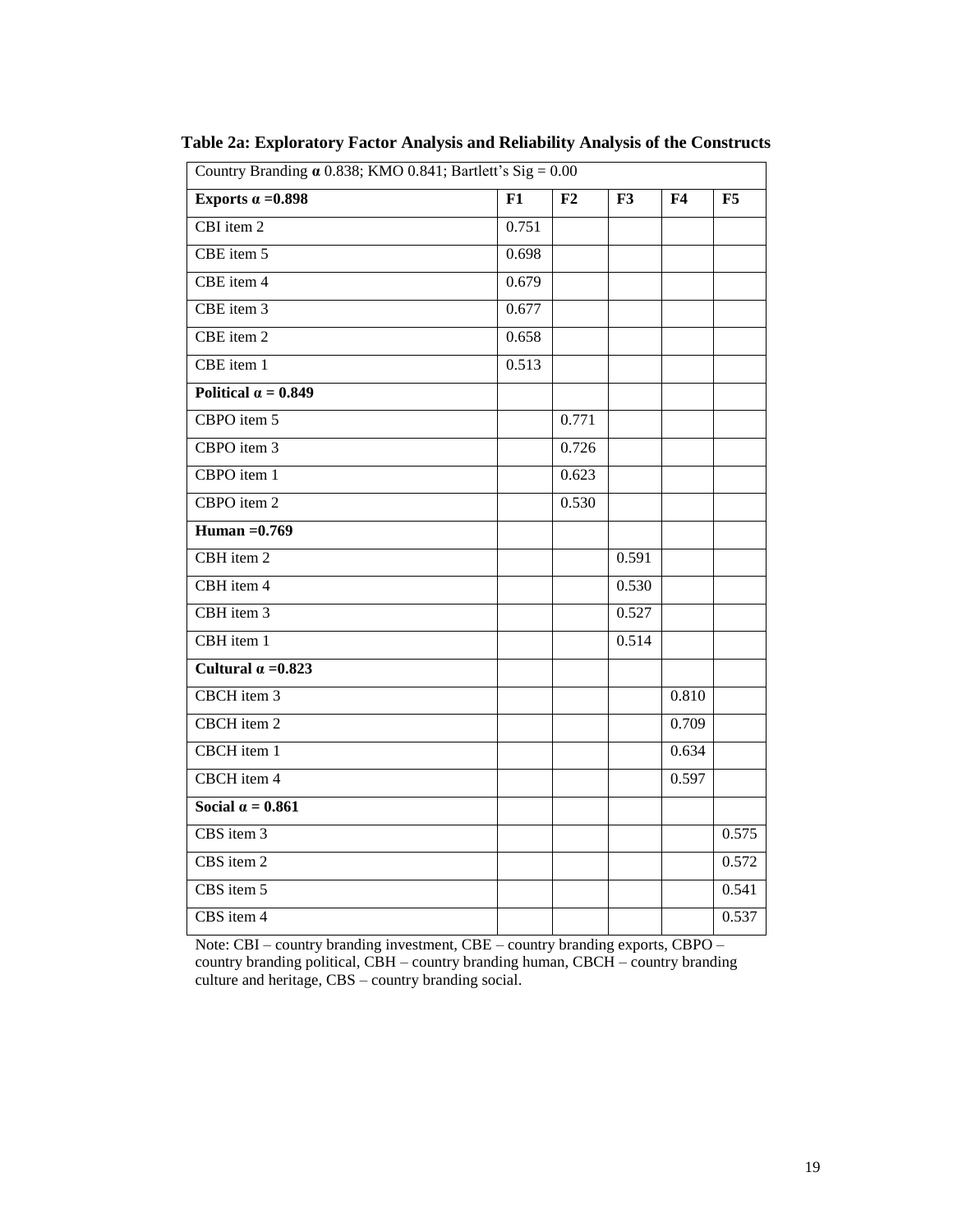| <b>'Dependent Variables' <math>\alpha</math></b> 0.922; KMO 0.914; Bartlett's Sig = 0.00 |      |      |  |  |
|------------------------------------------------------------------------------------------|------|------|--|--|
| Emotions $\alpha = 0.920$                                                                | F1   | F2   |  |  |
| E item 1                                                                                 | .859 |      |  |  |
| E item 2                                                                                 | .819 |      |  |  |
| E item 3                                                                                 | .786 |      |  |  |
| E item 4                                                                                 | .770 |      |  |  |
| Competitive advantage $\alpha = 0.895$                                                   |      |      |  |  |
| CCA item 8                                                                               |      | .793 |  |  |
| CCA item 1                                                                               |      | .766 |  |  |
| CCA item 2                                                                               |      | .709 |  |  |
| CCA item 3                                                                               |      | .678 |  |  |
| CCA item 4                                                                               |      | .631 |  |  |
| CCA item 5                                                                               |      | .619 |  |  |
| CCA item 6                                                                               |      | .594 |  |  |
| CCA item 7                                                                               |      | .502 |  |  |

**Table 2b: Results of EFA Continued**

Note: E – Emotions, CCA – country competitive advantage.

For country branding, five factors were built up from the output with eigenvalues greater than one. Each factor had more than three items and contributed 59.81% of total variance explained. The factor loadings of items in the five factors were between 0.810 and 0.513. We labeled the five factors as exports, political, human, cultural, and social. Apart from assessing country branding, we further assessed the reliability and validity of the measurement for the dependent variables. Two factors were built up from the output with eigenvalues greater than one. Each factor had more than three items and contributed 66.31% of total variance explained. The items' factor loadings in the five factors were between 0.859 and 0.502. We labeled the two factors as emotions and competitive advantage. Tables 3 and 4 capture the CFA results of the study constructs. The majority of the CFI and TLI yielded results of more than 0.98, indicating a very good fit model. Further,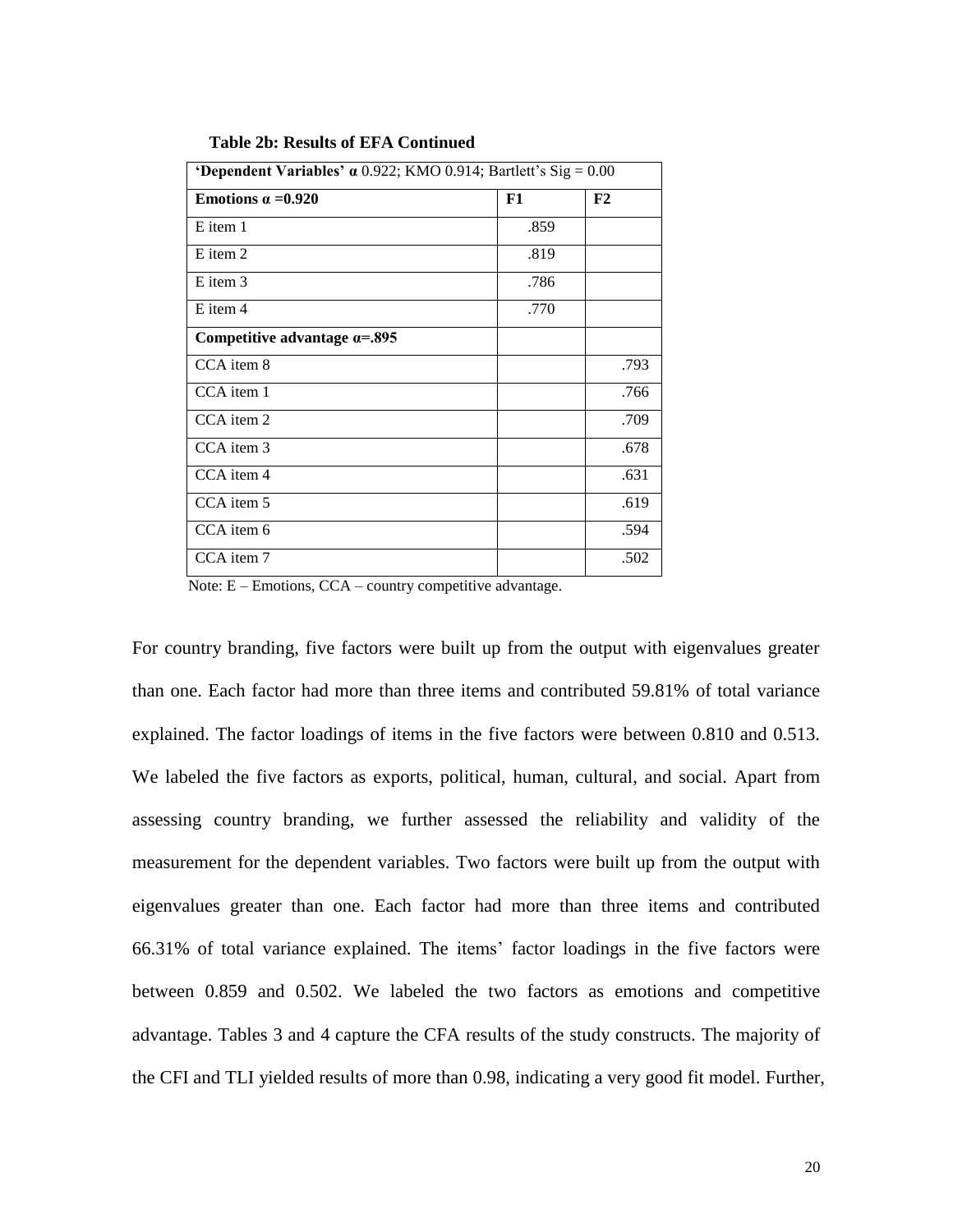the majority of the GFI yielded results above 0.97. Finally, the RMR also yielded results below 0.05, thus, all the statistics indicate a good fit model. This suggests that convergent validity in this study is established. We conclude that all measures exhibit strong reliability with composite reliabilities ranging from 0.60 to 0.80.

|                         | <b>Chi-Square</b>    |             |            |            |       |            |
|-------------------------|----------------------|-------------|------------|------------|-------|------------|
| <b>Variable</b>         | $(\chi^2)$ ; P value | $\chi^2/df$ | <b>CFI</b> | <b>GFI</b> | TLI   | <b>RMR</b> |
| <b>Country Branding</b> |                      |             |            |            |       |            |
| Exports                 | 35.64;0.00           | 3.96        | 0.982      | 0.974      | 0.970 | 0.022      |
| Political               | .359;.836            | .179        | 1.0        | 1.0        | 1.0   | 0.005      |
| Human                   | .359;.836            | .179        | 1.0        | 1.0        | 1.0   | 0.005      |
| Cultural                | 9.2;0.010            | 4.608       | 0.989      | 0.989      | 0.967 | 0.020      |
| Social                  | 0.051;0.007          | 4.976       | 0.990      | 0.989      | 0.970 | 0.017      |

**Table 3: Results of Confirmatory Factor Analysis**

**Table 4: Descriptive Statistics, Composite Reliability and Construct Intercorrelations**

|                | Mean $(S.D)$   | Exports     | Political | Human    | Cultural | Social |
|----------------|----------------|-------------|-----------|----------|----------|--------|
| <b>Exports</b> | 23.0360 (4.25) | 0.82        |           |          |          |        |
| Political      | 16.0831 (3.83) | $.517***$   | 0.76      |          |          |        |
| Human          | 15.8202 (2.99) | $.636^{**}$ | $.530**$  | 0.62     |          |        |
| Cultural       | 19.3933 (2.88) | $.395***$   | $.411***$ | $.383**$ | 0.78     |        |
| Social         | 15.9955 (3.27) | $.662***$   | $.637**$  | .597**   | $.438**$ | 0.64   |

**Composite reliability are shown on diagonal**

\*\*. Correlation is significant at the 0.01 level

Table 5 captures the CFA results for emotions and competitive advantage. The majority of the CFI, GFI, and TLI show values of more than 0.90, indicating a very good fit model. The RMR also yielded results below 0.05 indicating that all the statistics are a good fit model. Thus, convergent validity is established. Finally, all measures also exhibited strong reliability with composite reliabilities ranging from 0.66 to 0.86 (Table 6).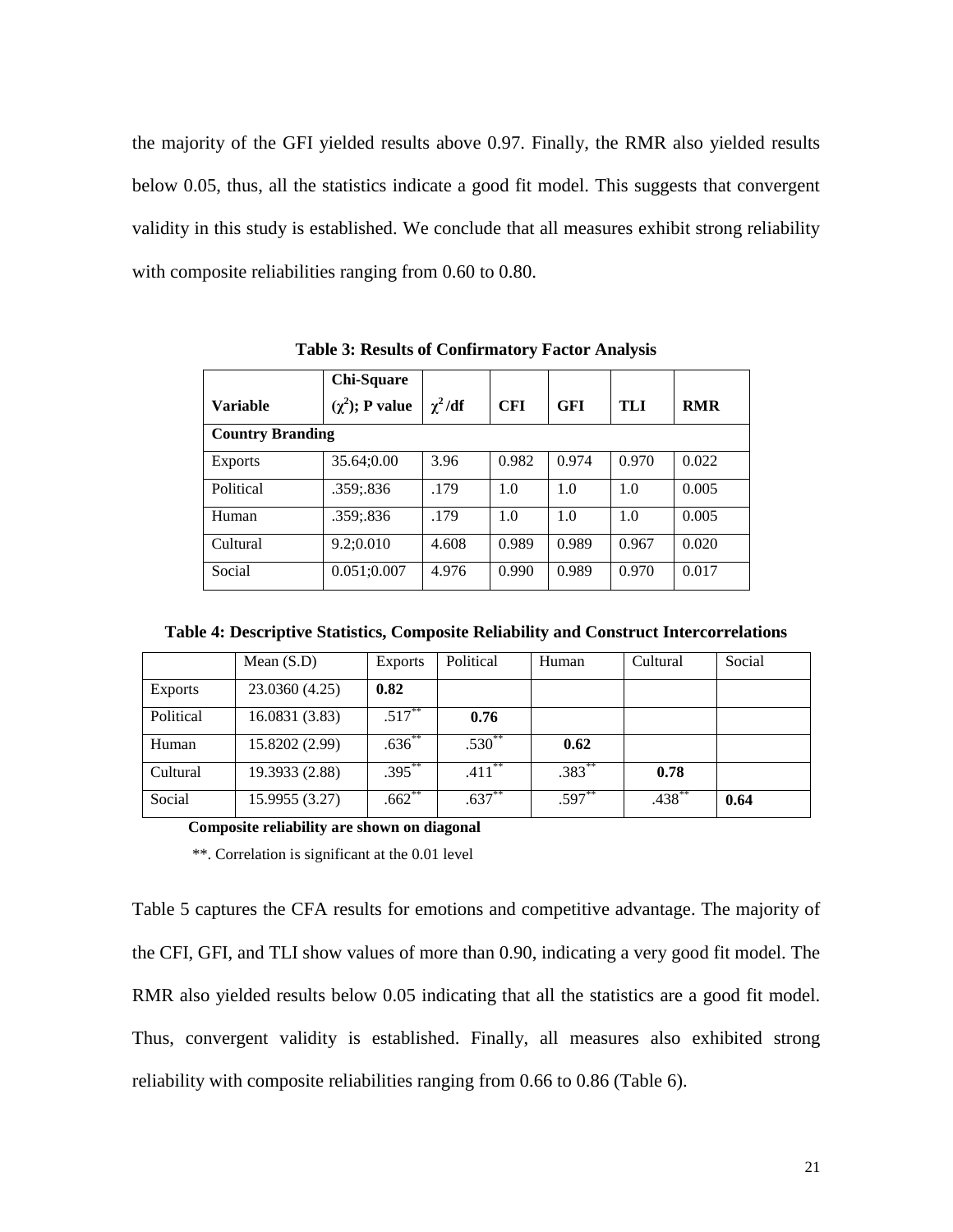|                          | <b>Chi-Square</b>    |             |            |            |       |            |
|--------------------------|----------------------|-------------|------------|------------|-------|------------|
| <b>Variable</b>          | $(\chi^2)$ ; P value | $\chi^2/df$ | <b>CFI</b> | <b>GFI</b> | TLI   | <b>RMR</b> |
| Emotions                 | 193.101;0.00         | 9.655       | 0.905      | .900       | 0.867 | 0.050      |
| Competitive<br>advantage | 26.7;0.00            | 13.35       | 0.982      | 0.974      | 0.945 | 0.023      |

**Table 5: Results of Confirmatory Factor Analysis**

**Table 6: Descriptive statistics, composite reliability and construct intercorrelations**

|             | Mean $(S.D)$ | <b>AVE</b> | Emotions  | Competitive |
|-------------|--------------|------------|-----------|-------------|
|             |              |            |           | Advantage   |
| Emotions    | 17.64 (3.98) | 0.66       | 0.79      |             |
| Competitive | 32.75 (5.94) | 0.45       | $.631***$ | 0.86        |
| Advantage   |              |            |           |             |

**Composite reliability are shown on diagonal**

\*\*. Correlation is significant at the 0.01 level

To assess the overall fit of the measurement model, the critical ratio (t-test) for the factor loading is often used to assess convergent validity. Dunn et al. (1994) note that when factor loadings are statistically significant, convergent validity is achieved. To assess convergent validity, we examined the magnitude and direction of the estimated parameters between the latent variables and their indicators (Steenkamp and Van Trijp, 1991). Table 7 exhibits the results of the magnitude, direction, and statistical significance of the estimated parameters between the latent variables and their indicators.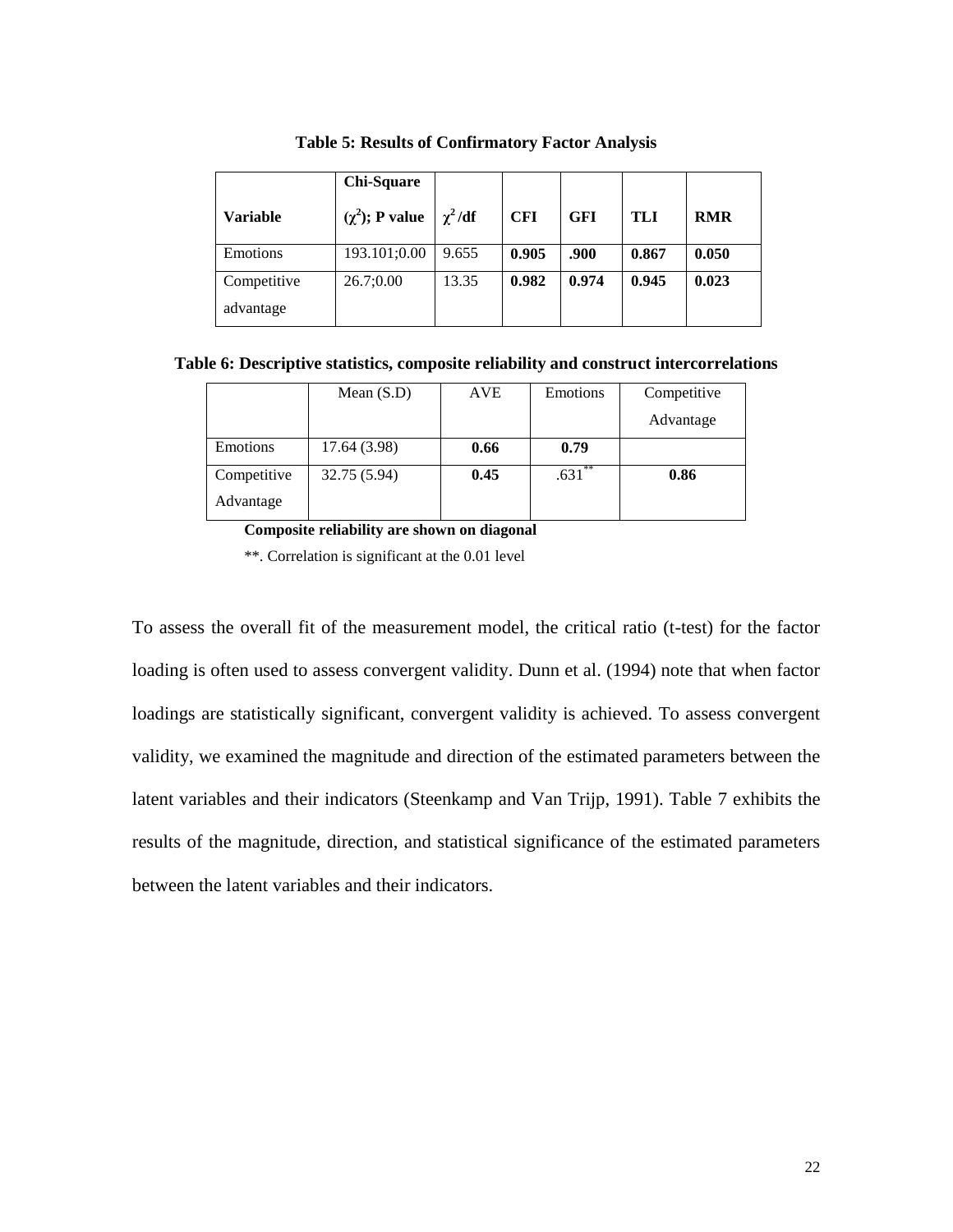| Latent                        | Std.              | <b>Standard</b> | <b>Critical</b> | p   |
|-------------------------------|-------------------|-----------------|-----------------|-----|
| <b>Indicator</b>              | <b>Regression</b> | <b>Error</b>    | <b>Ratio</b>    |     |
|                               | Weight            | (S.E)           | (CR)            |     |
| <b>Exports</b>                |                   |                 |                 |     |
| $\rightarrow$ CBI2            | .654              |                 |                 |     |
| $\rightarrow$ CBE5            | .799              | .056            | 20.321          | *** |
| $\rightarrow$ CBE4            | .865              | .054            | 18.173          | *** |
| $\rightarrow$ CBE3            | .792              | .051            | 16.549          | *** |
| $\rightarrow$ CBE2            | .735              | .052            | 17.733          | *** |
| $\rightarrow$ CBE1            | .776              | .052            | 14.353          | *** |
| Political                     |                   |                 |                 |     |
| $\rightarrow$ CBPO5           | .630              |                 |                 |     |
| $\rightarrow$ CBPO3           | .770              | .105            | 12.885          | *** |
| $\rightarrow$ CBPO1           | .806              | .100            | 13.269          | *** |
| $\rightarrow$ CBPO2           | .855              | .106            | 13.652          | *** |
| Human                         |                   |                 |                 |     |
| $\rightarrow$ CBH2            | .683              |                 |                 |     |
| $\rightarrow$ CBH4            | .670              | .088            | 10.869          | *** |
| $\rightarrow$ CBH3            | .643              | .097            | 10.589          | *** |
| $\rightarrow$ CBH1            | .708              | .087            | 11.198          | *** |
| Cultural                      |                   |                 |                 |     |
| $\rightarrow$ CBCH3           | .892              |                 |                 |     |
| $\rightarrow$ CBCH2           | .660              | .055            | 14.046          | *** |
| $\rightarrow$ CBCH1           | .671              | .055            | 14.319          | *** |
| $\rightarrow$ CBCH4           | .716              | .049            | 15.317          | *** |
| Social                        |                   |                 |                 |     |
| $\rightarrow$ CBS3            | .779              |                 |                 |     |
| $\rightarrow$ CBS2            | .720              | .053            | 14.964          | *** |
| $\rightarrow$ CBS5            | .809              | .062            | 16.847          | *** |
| $\rightarrow$ CBS4            | .812              | .062            | 16.892          | *** |
| Emotions                      |                   |                 |                 |     |
| $\rightarrow E1$              | .814              |                 |                 |     |
| $\rightarrow$ E2              | .866              | .051            | 21.689          | *** |
| $\rightarrow$ E3              | .878              | .061            | 21.584          | *** |
| $\rightarrow$ E4              | .901              | .054            | 22.789          | *** |
| Competitive                   |                   |                 |                 |     |
| Advantage                     |                   |                 |                 |     |
| $-CCA\overline{8}$            | .718              |                 |                 |     |
| $\rightarrow$ CCA1            | .570              | .103            | 11.484          | *** |
| $\rightarrow$ CCA2            | .721              | .125            | 12.350          | *** |
| $\rightarrow$ CCA3            | .815              | .118            | 12.241          | *** |
| $\rightarrow CCA4$            | .803              | .120            | 11.757          | *** |
| $\rightarrow$ CCA5            | .749              | .110            | 11.514          | *** |
| $\overline{\rightarrow}$ CCA6 | .724              | .119            | 10.746          | *** |
| $\rightarrow CCA7$            | .651              | .122            | 11.450          | *** |

**Table 7: The Magnitude, Direction and Statistical Significance of the Estimated Parameters between the Latent Variables and their Indicators**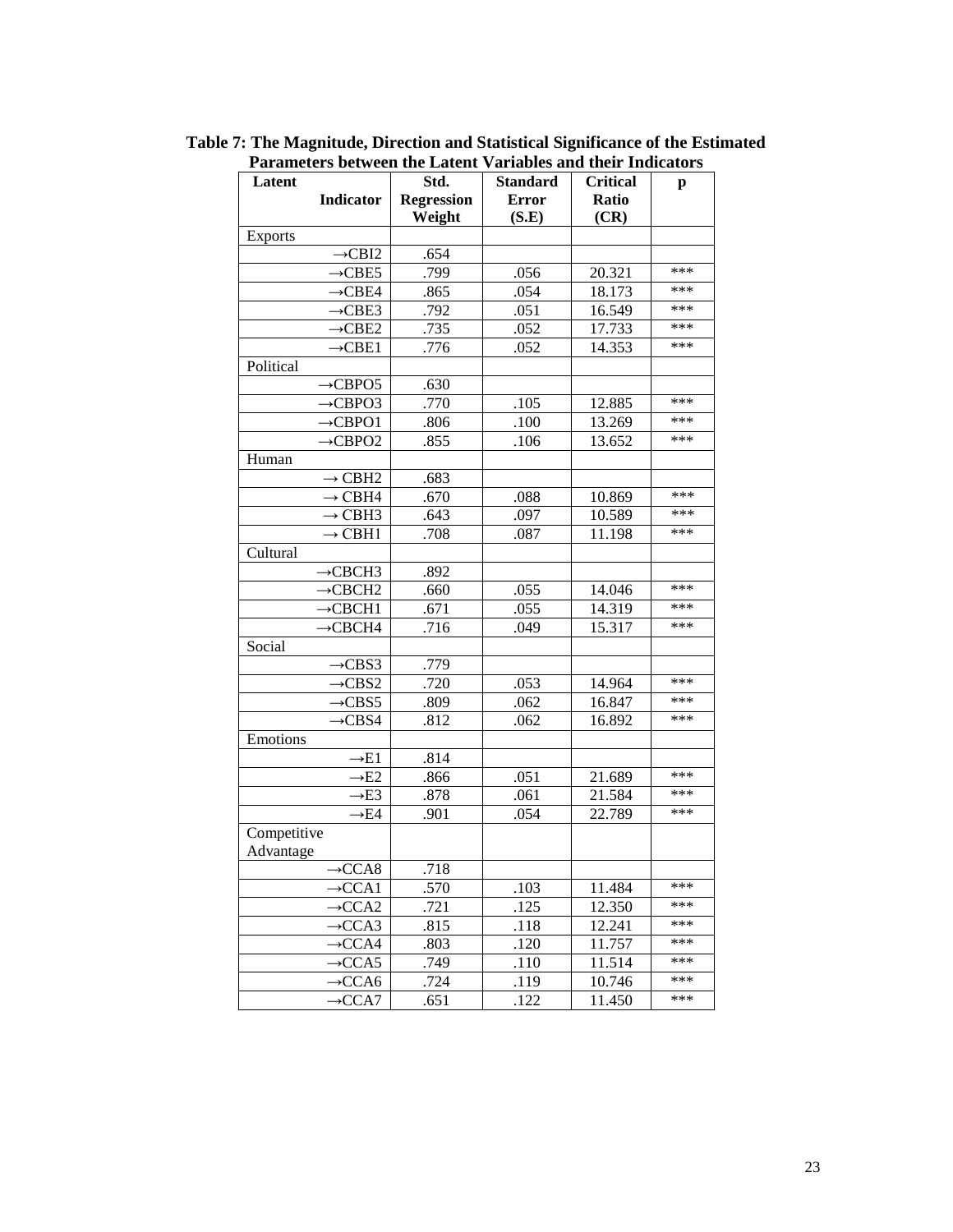Finally, we conducted a multicollinearity test to examine the relationship between two or more independent variables. Multicollinearity among variables can create a problem as a high correlation among clustering variables may overweigh one or more underlying constructs. A high score for multicollinearity results in coefficient regression bias such that the standard errors and confidence interval will be large and the level of significance will be low (Tabachnik and Fidell, 1996). A low multicollinearity indicates that independent variables are independent of each other. We utilized tolerance and the value of variance of inflation (VIF) to detect multicollinearity for this study. Tolerance values less than 10 percent or 0.1 indicate a problem of multicollinearity (Kline, 1998). The higher the VIF, the higher the multicollinearity. Kline (1998) suggests that when the VIF values are above 10, the variables may be redundant with others. Table 8 illustrates the multicollinearity test of the variables in the study. As shown in Table 8, multicollinearity was not a problem since the tolerance values were all above 0.10 and VIF values were below 10.

| <b>Collinearity Statistics</b> |                  |       |
|--------------------------------|------------------|-------|
| <b>Variables</b>               | <b>Tolerance</b> | VIF   |
| <b>Exports</b>                 | .382             | 2.620 |
| Political                      | .474             | 2.108 |
| Human                          | .470             | 2.129 |
| Cultural                       | .748             | 1.337 |
| Social                         | .414             | 2.413 |
| Emotion                        | .477             | 2.096 |
| Competitive Advantage          | .375             | 2.663 |

 **Table 8: Multicollinearity Diagnostic**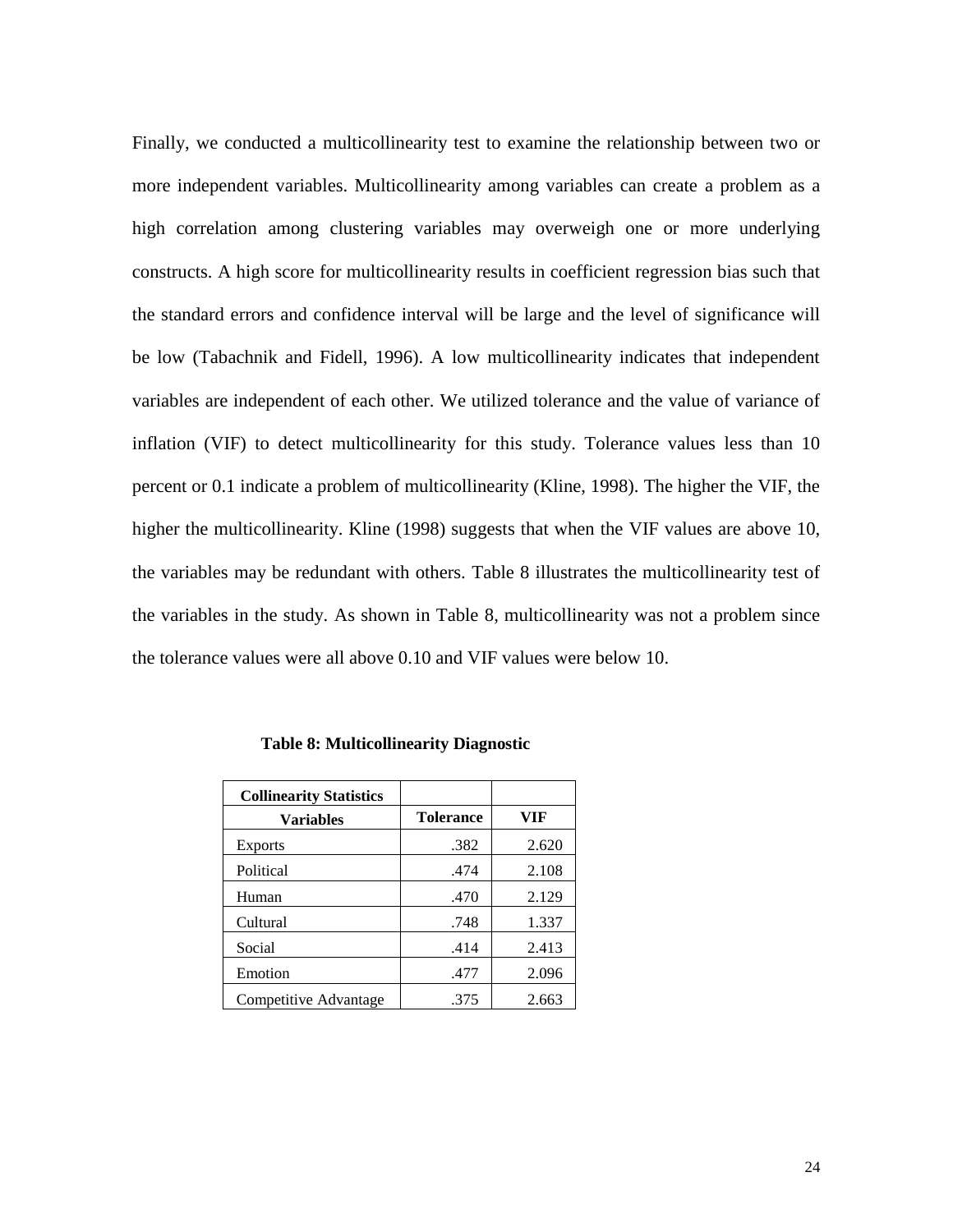## **Discussion**

Using a survey approach with the data from 445 responses, we tested the country branding dimensions (exports, political, human, cultural, and social) against citizen emotions and perceived competitive advantage. Table 9 shows the results of the hypotheses testing from our hypothesized propositions. The results for Culture and Heritage are significant ( $p \le 0.1$ ) toward emotions, but not significant toward country competitive advantage. The first result is similar to Dinnie (2004) who insists that culture and heritage have major parts in determining a country's reputation and image. The second result, however, is in contrast to Anholt's (2005b) study, which suggests that culture and heritage are a country's net value in creating competitive advantage.

| еннойбыла сопрепитентация                     |                      |      |                |  |  |
|-----------------------------------------------|----------------------|------|----------------|--|--|
| <b>Hypotheses</b>                             | <b>Direct Effect</b> | S.E. | <b>Support</b> |  |  |
|                                               |                      |      |                |  |  |
|                                               | $(\beta)$            |      |                |  |  |
|                                               |                      |      |                |  |  |
| <b>Country Branding</b>                       |                      |      |                |  |  |
| Cultural $\rightarrow$ Emotions               | $.048*$              | .064 | Yes            |  |  |
| Political $\rightarrow$ Emotions              | $.320***$            | .089 | Yes            |  |  |
| Human $\rightarrow$ Emotions                  | $.520***$            | .128 | Yes            |  |  |
| Social $\rightarrow$ Emotions                 | $-0.016*$            | .113 | N <sub>0</sub> |  |  |
| $Exports \rightarrow Emotions$                | $-.009$              | .107 | N <sub>0</sub> |  |  |
|                                               |                      |      |                |  |  |
| Cultural $\rightarrow$ Competitive Advantage  | .005                 | .038 | N <sub>0</sub> |  |  |
| Political $\rightarrow$ Competitive Advantage | .339****             | .057 | Yes            |  |  |
| Human $\rightarrow$ Competitive Advantage     | $.188**$             | .069 | Yes            |  |  |
| Social $\rightarrow$ Competitive Advantage    | $-.062*$             | .069 | N <sub>0</sub> |  |  |
| $Exports \rightarrow$ Competitive Advantage   | .487****             | .074 | Yes            |  |  |
|                                               |                      |      |                |  |  |

**Table 9: The Relationship between Country Branding, Emotions and Competitive Advantage**

 $\beta$  is standardized regression weights and SE is standard error

Significance level: \*\*\*\*  $p \le 0.001$ \*\*\*  $p \le 0.01$  \*\*  $p \le 0.05$  \*  $p \le 0.1$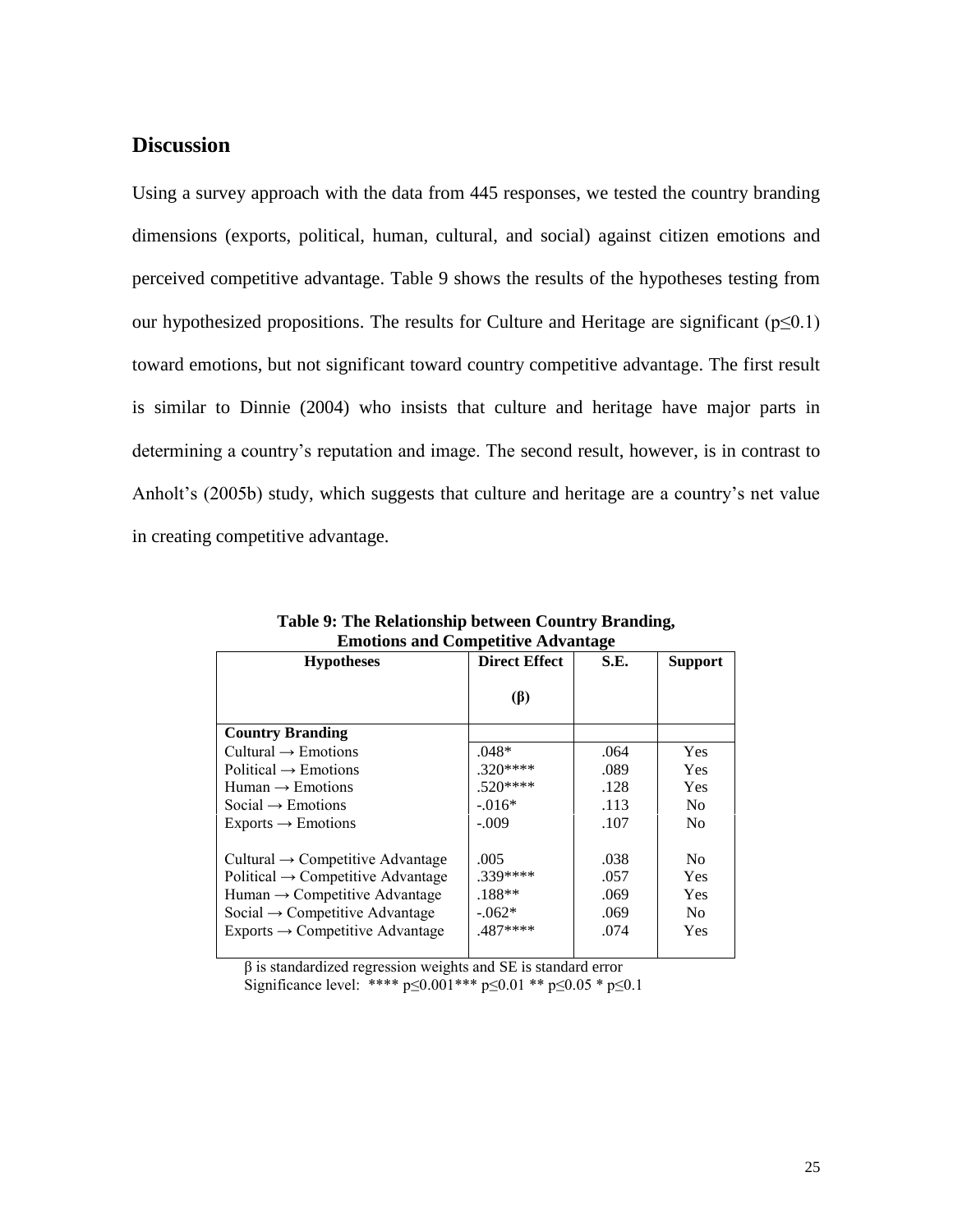The political and human elements display positive significant relationships with emotions  $(p \le 0.001)$ . The results for politics and emotions are parallel to the findings of Passow et al. (2005). We thus show that Malaysia can leverage on both its political standing and people in creating a positive country image and reputation. The results for exports and emotions are insignificant. This finding is not surprising, as we note that Malaysia is a developing country and is still in the process of developing its own strong export brands. Politics and exports are found to have positive significant relationships with competitive advantage  $(p \le 0.001)$ . The results support the findings of Gudjonsson (2005) and Passow et al. (2005), suggesting that exports, despite not being linked to emotion, drive the country's competitive advantage. The social element shows an insignificant relationship toward emotions. To win over the public, Malaysia needs to be more involved with good causes and global issues. The social factor, however, does not indicate any significant relationship with the country's competitive advantage, thus, it is mainly branding for its own citizens.

In summary, emotions are influenced by country branding factors, such as culture and heritage, politics, and human capital. Competitive advantage is achieved with political, human capital, and exports. Social is not considered as a factor in building a country's branding.

#### *Practical implications*

The results offer insights into how Malaysia is perceived by its citizens, and what they feel are the most favorably ways to brand the country. Specifically, the findings reveal that Malaysia can be branded through its culture and heritage, politics, human capital, and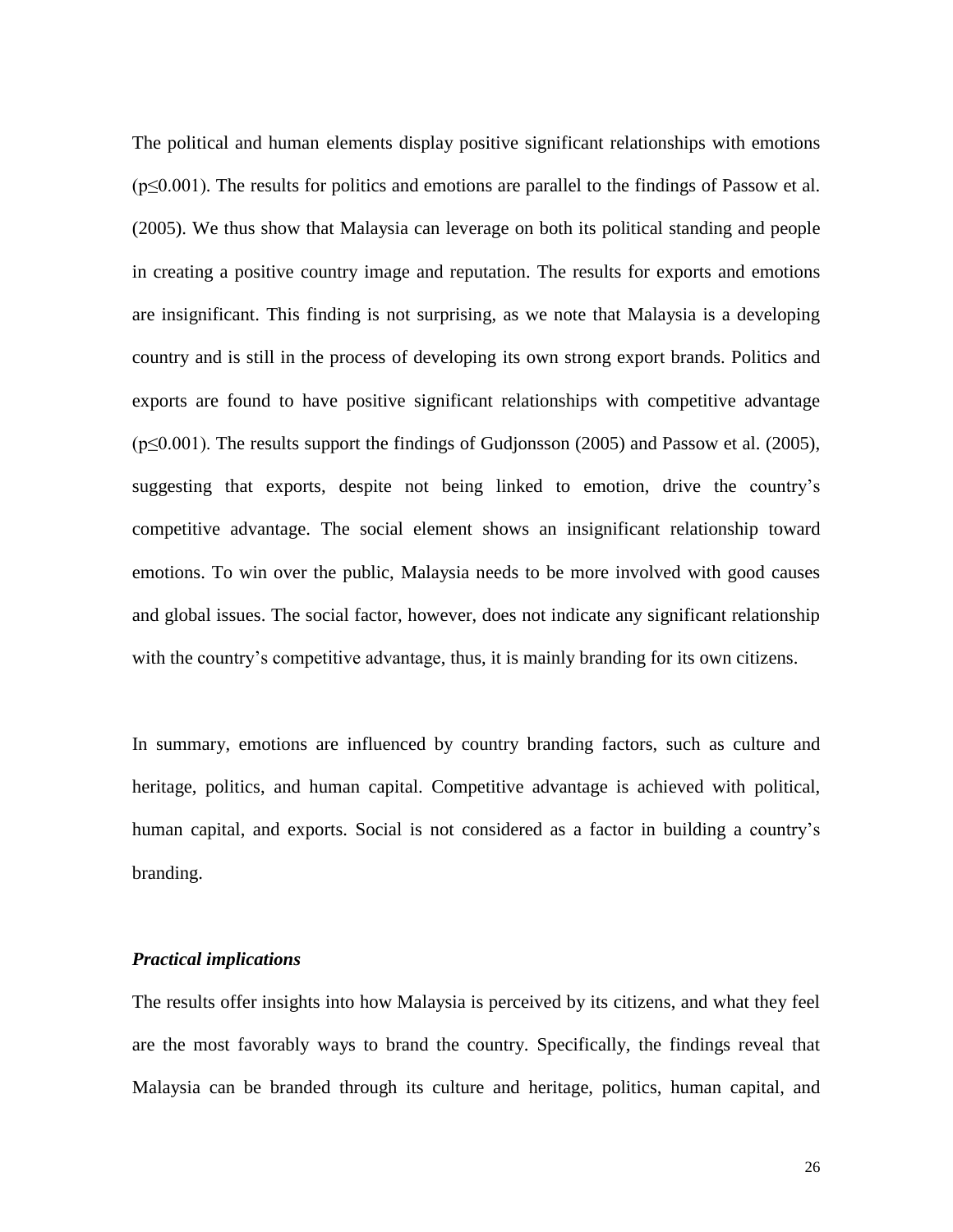exports. These elements are essential to gain a favorable image and competitiveness. More effort is needed to enhance Malaysia's involvement in social responsibility.

Successful country branding assists countries in gaining popularity from external audiences. We suggest that the process of country branding needs to start with its citizens. If the public believe and support factors that contribute to the country's branding, it will assist the country in embedding a sense of loyalty and retention among its citizens. Consequently, it is essential for a country to ensure that country branding is strongly nurtured inside the minds and hearts of its citizens.

For tourism marketers and policymakers, a useful finding from this study is the adaption of citizens' emotions and perceptions toward competitive advantage. The identification of emotions and perceptions, allows an organization to detect the public opinions about important elements within the country's state of affairs. This enables marketers to develop systems and adjust campaigns based on both the characteristics of the population and their corresponding views toward that of the country's branding elements.

# **Conclusion, limitations, and future research directions**

Our study investigates elements of country branding from the point of view of Malaysian citizens. We test the country branding elements against two key outcomes, namely, citizen emotions and perceived competitive advantage and conducted the study in Malaysia, as little empirical evidence exists in country branding in this area (Morgan et al., 2011; Pike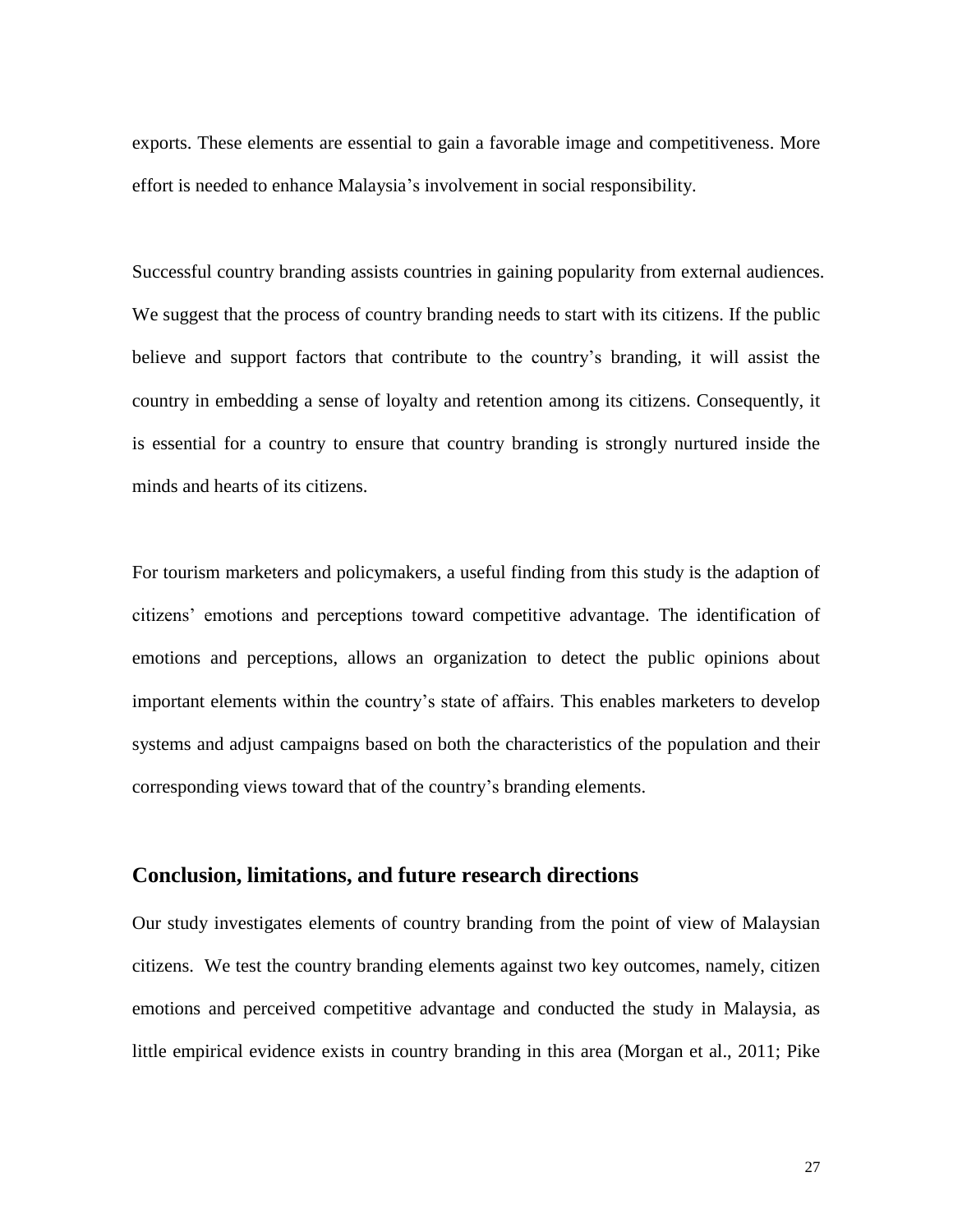and Page, 2014). We believe that it is critical for Malaysia to identify competitive advantage elements, as it is in direct competition with neighboring countries, such as Thailand and Singapore (e.g., Ooi, 2010), which are well-known brands and tourist destinations.

Our study indicates that Malaysia can be portrayed favorably through exports, human capital, culture and heritage, and politics. Elements, such as human capital, culture and heritage, and politics are important to foster positive emotions among its citizen, while exports, human capital, and politics are considered as key tools to build competitive advantage. Our findings have important implications for tourism marketers and policymakers, by highlighting the importance of branding toward a country's citizens and revealing their specific preferences affecting their emotions and perceptions toward competitive advantage.

Due to time and financial constraints, we collected the data for the study from Malaysians in Malaysia. The respondents were students pursuing undergraduate and postgraduate studies in Kuala Lumpur. With support from precedents in the literature (e.g. Nguyen and Simkin, 2013), we acknowledge the usual caveats that apply to survey research using university student samples. Inasmuch as university-educated students in Malaysia are more educated than the general population, we recognize that the social and behavioral differences observed create issues of generalizability. As mentioned by Bolton et al. (2010), we also note that student samples are naturally plagued by a set of inherent confounds, including several layers of culture and sub-culture within a given nation. We encourage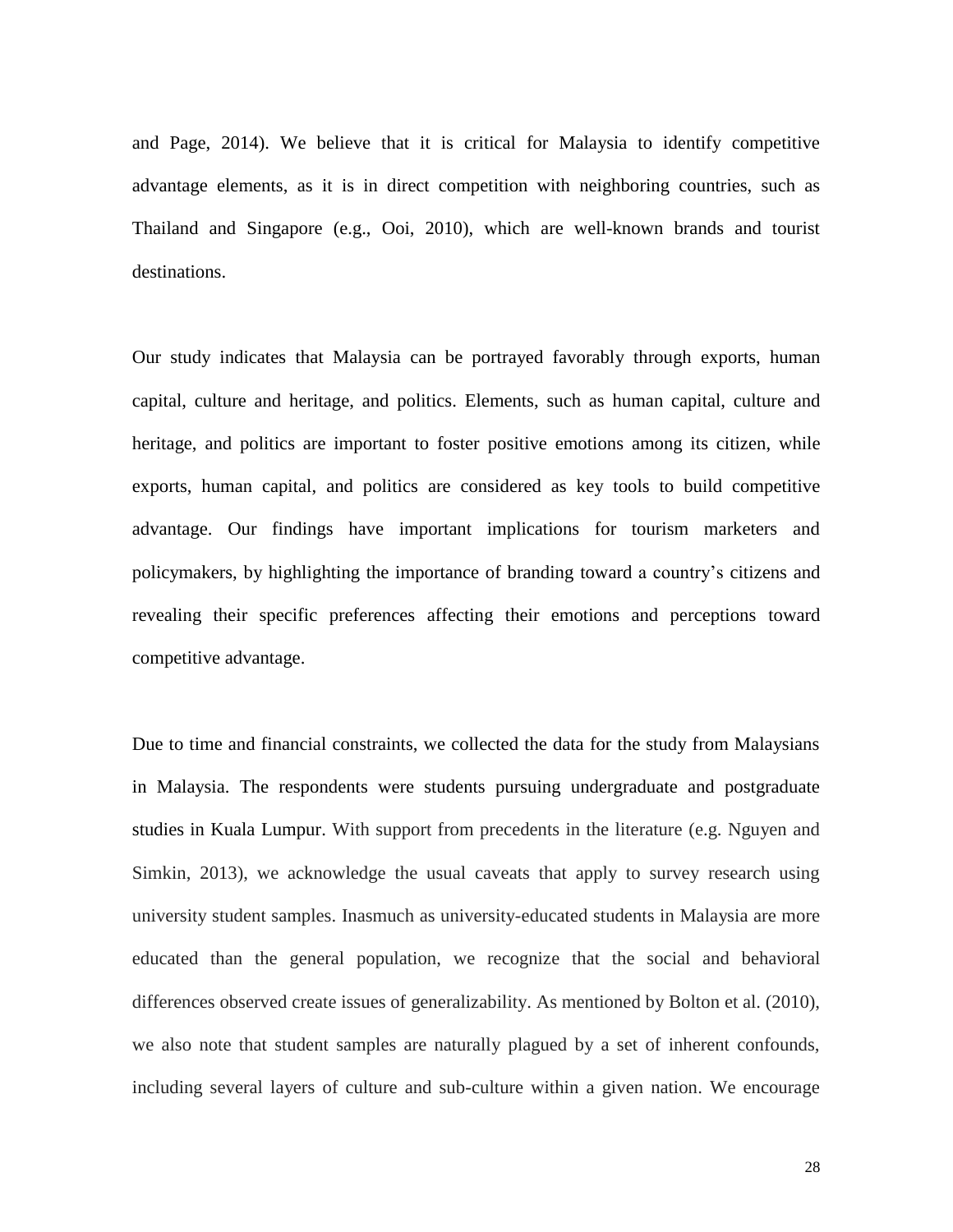future research to consider these sub-cultural dimensions, and call for expansive consideration of cross-cultural variation. Specifically, future research should expand the sample to outside Kuala Lumpur and include various age groups in order to understand a wider range of the population. A comprehensive sample may uncover other factors that are important in building a country brand. Future research should include views from the returning visitors/tourists that have been to Malaysia. Analyzing these groups of 'customers' can strengthen factors that drive country branding. The study used a survey approach. Future researchers may consider qualitative approaches, such as face-to-face interviews, to explore more in-depth the aspects of country branding relating to emotions, which may not have surfaced using the self-administered survey questionnaire. Further, effective implementation of tourism marketing requires an understanding of the level of impact that each of the country branding elements exerts on different groups. While the elements are a cause for inciting emotions and perceptions, future studies should investigate whether certain elements exert more influence than others. Finally, we call for more research into the development of country branding, and, in particular, this area of 'internal' country branding, by incorporating the literature from human resources management and internal marketing, which may provide different views in this interesting area.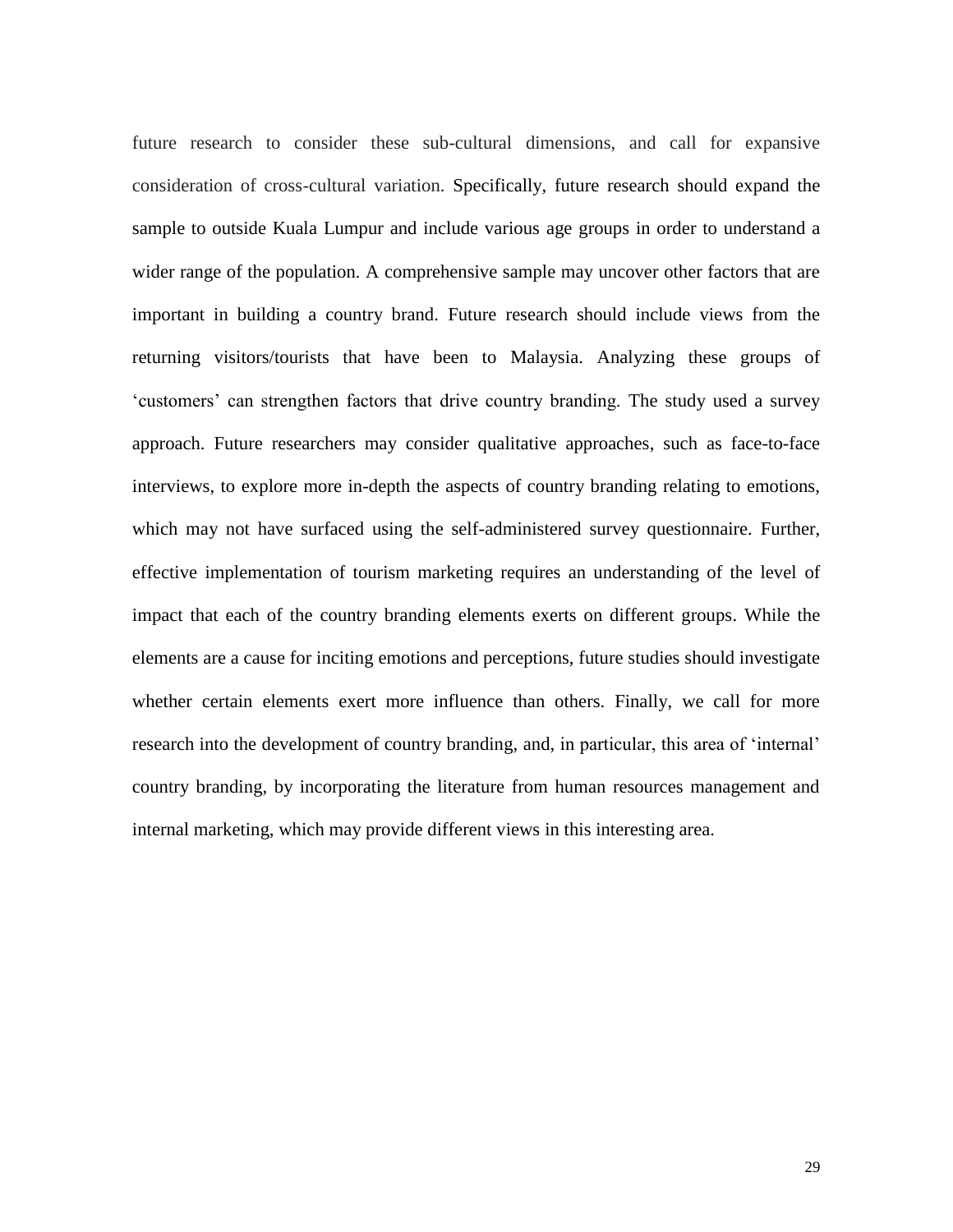#### **References**

- Amine LS and Chao MCH (2005) Managing country image to long-term advantage: The case of Taiwan and Acer. *Place Branding* 1(2): 187-204.
- Anholt S (2006) Why brand? Some practical considerations for nation branding. *Place Branding* 2(2): 97-107.
- Anholt S (2005a) Anholt nation brands index: how does the world see America. *Journal of Advertising Research* 45(3): 296-304.

Anholt S (2005b) Some important distinctions in place branding. *Place Branding* 1(2): 116-121.

- Anholt S (2003), *Brand New Justice: The Upside of Global Branding,* Butterworth-Heinemann, Oxford, UK.
- Anholt S and Olins W (2005) Why Brand a Nation?. A Design Indaba Project. From http://www.designindaba.com/projects
- Anderson B (1991), *Imagined Communities: Reflections on the Origin and Spread of Nationalism,*  Revised Ed., Verso, London, UK and New York.
- Bolton LE, Keh HT and Alba JW (2010) How do price fairness perceptions differ across culture?. *Journal of Marketing Research* 47(3): 564-576.
- Blichfeldt BS (2005) Unmanageable place brands?. *Place Branding* 1(4): 388-401.

Brymer C (2003) Branding A Country: Creating And Managing Brand Value. Interbrand.

Chang K and Lu L (2007) Characteristics of organizational culture, stressors, and well-being – the case of Taiwanese organizations. *Journal of Managerial Psychology* 22(6): 549-568.

Daye D (2007) Branding Snapshot. Available at

http://www.brandingstrategyinsider.com/2007/03/branding\_snapsh\_1.html (accessed August 12 2011).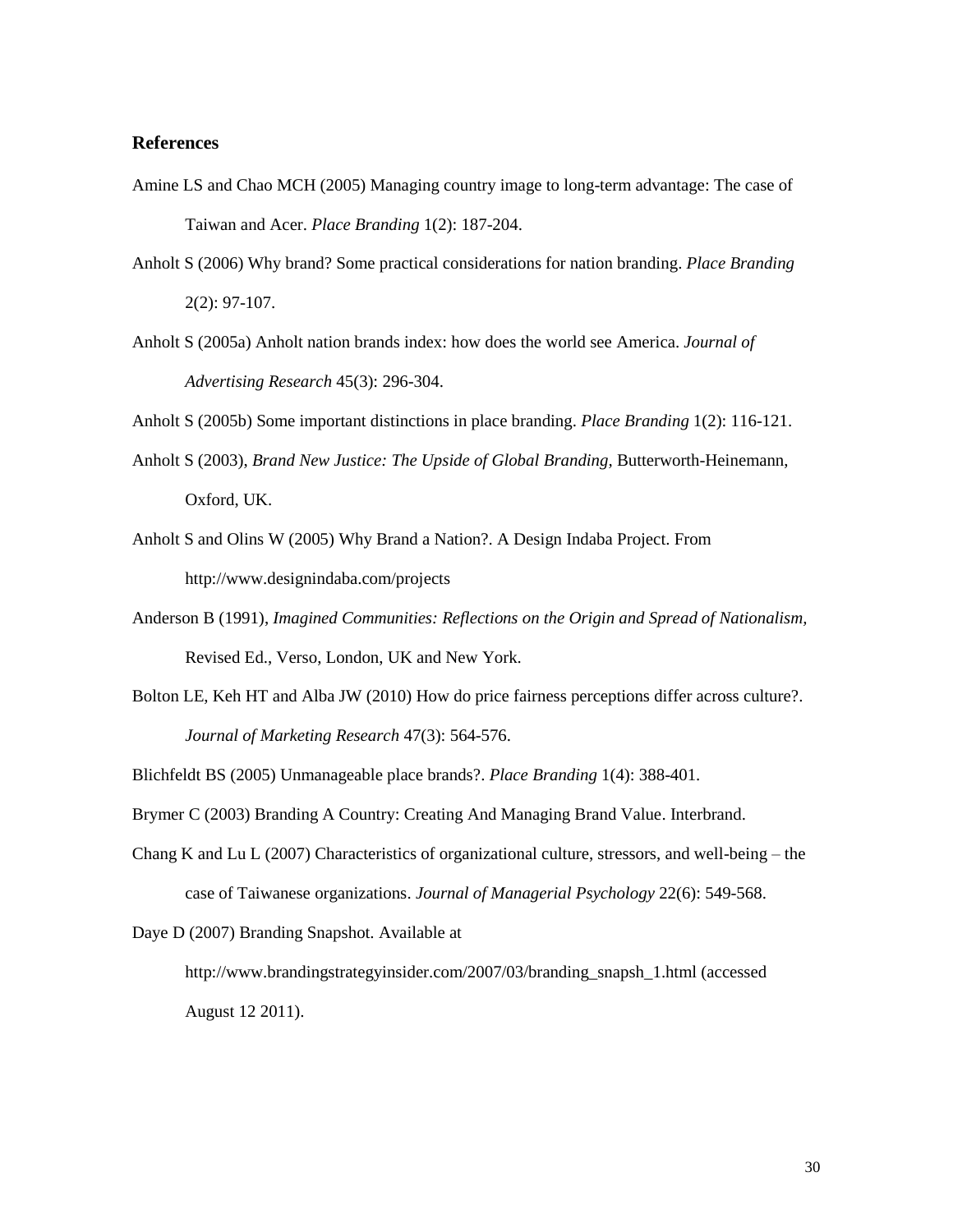- De Vicente J (2004) State Branding in the 21<sup>st</sup> Century. Master Thesis, The Flecher School, available at http://fletcher.tufts.edu/research/2004/DeVicente-Jorge.pdf (accessed August 12 2011).
- Dinnie K (2004) Place branding: overview of an emerging literature. *Place Branding* 1(1): 106-110.
- Domeisen N (2003) Is there a case for national branding. *International Trade Forum* 1: 14-16.
- Dunn SC, Seaker RF and Waller MA (1994) Latent variables in business logistics research: Scale development and validation. *Journal of Business Logistics,* 15(2): 145-172.
- Fan Y (2006) Branding the nation: What is being branded? *Journal of Vacation Marketing* 12(1): 5- 14.
- Georgescu A and Botescu A (2004) Branding National Identity. Master Thesis, Lund University.
- Gertner D and Kotler P (2004) How can a place correct a negative image?. *Place Branding* 1(1): 50-57.
- Gilmore F (2002) A country-can it be repositioned? Spain the success story of country branding. *Journal of Brand Management* 9(4/5): 281-293.

Gudjonsson H (2005) Nation branding. *Place Branding* 1(3): 283-298.

- Henderson JC (2007) Uniquely Singapore? A case study in destination branding. *Journal of Vacation Marketing* 13(3): 261-274.
- Herstein R (2012) Thin line between country, city, and region branding. *Journal of Vacation Marketing* 18(2): 147-155.

Johansson JK (2005) The new Brand America. *Place Branding* 1(2): 153-163.

- Johansson JK (1989) Determinants and effects of the use of 'made-in' labels. *International Marketing Review* 6(1): 27-41.
- Kelloway EK (1995) Structural equation modeling in perspective. *Journal of Organizational Behavior* 16(3): 215-224.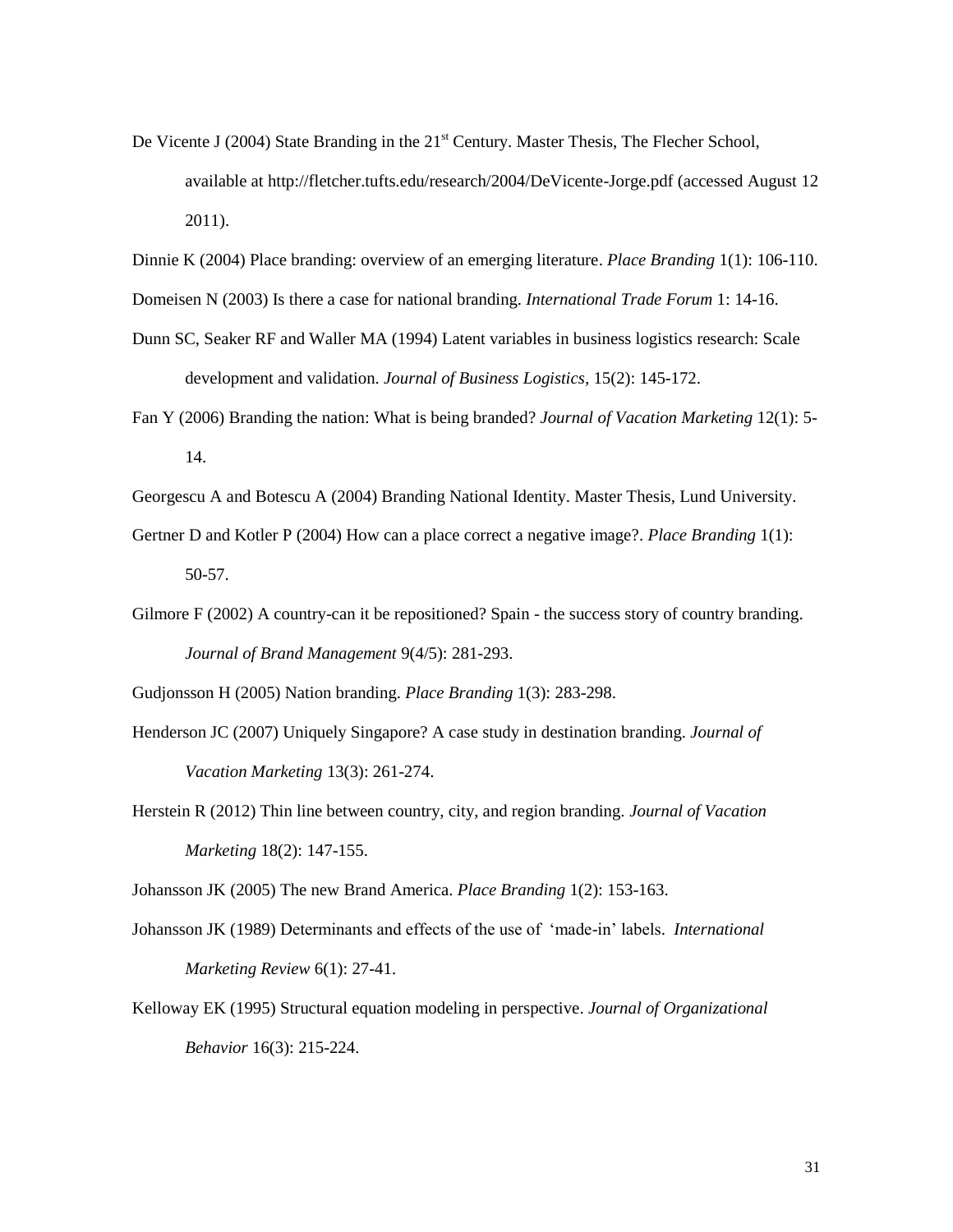- Klein JG and Ettenson R (1999) Consumer animosity and consumer ethnocentrism: an analysis of unique antecedents. *Journal of International Consumer Marketing* 11(4): 5-24.
- Kemp E, Williams KH and Bordelon BM (2012) The impact of marketing on internal stakeholders in destination branding: The case of a musical city. *Journal of Vacation Marketing* 18(2): 121-133.
- Kline RB (1998) *Principles and Practice of Structure Equation Modeling* (1<sup>st</sup> ed.). New York: The Guildford Press.
- Kotler P (2004) Opinion pieces-where is place branding heading?. *Place Branding* 1(1): 12-35.
- Kotler P and Gertner D (2002) Country as brand, product, and beyond: a place marketing and brand management perspective. *Journal of Brand Management* 9(4/5): 249-262.
- Kubachi K and Skinner H (2006) Poland: exploring the relationships between national brand and national culture. *Brand Management* 13(4/5): 284-299.
- Idris K and Arai H (2006) The Intellectual Property-Conscious Nation: Mapping the Path from Developing to Developed.
- Ma H (2004) Toward global competitive advantage: Creation, competition, cooperation, and cooption. *Management Decision* 13(4/5): 284-299.
- Magnusson P, Krishnan V, Westjohn SA and Zdravkovic S (2014) The Spillover Effects of Prototype Brand Transgressions on Country Image and Related Brands. *Journal of International Marketing* 22(1): 21-38.
- Mihalache S and Vukman P (2005) Composition with Country and Corporate Brands- Capitalising on the country brand values. Master Thesis in Business Administration, Linkoping University.
- Morgan N, Hastings E and Pritchard A (2012) Developing a new DMO marketing evaluation framework: the case of visit Wales. *Journal of Vacation Marketing* 18(1): 73–89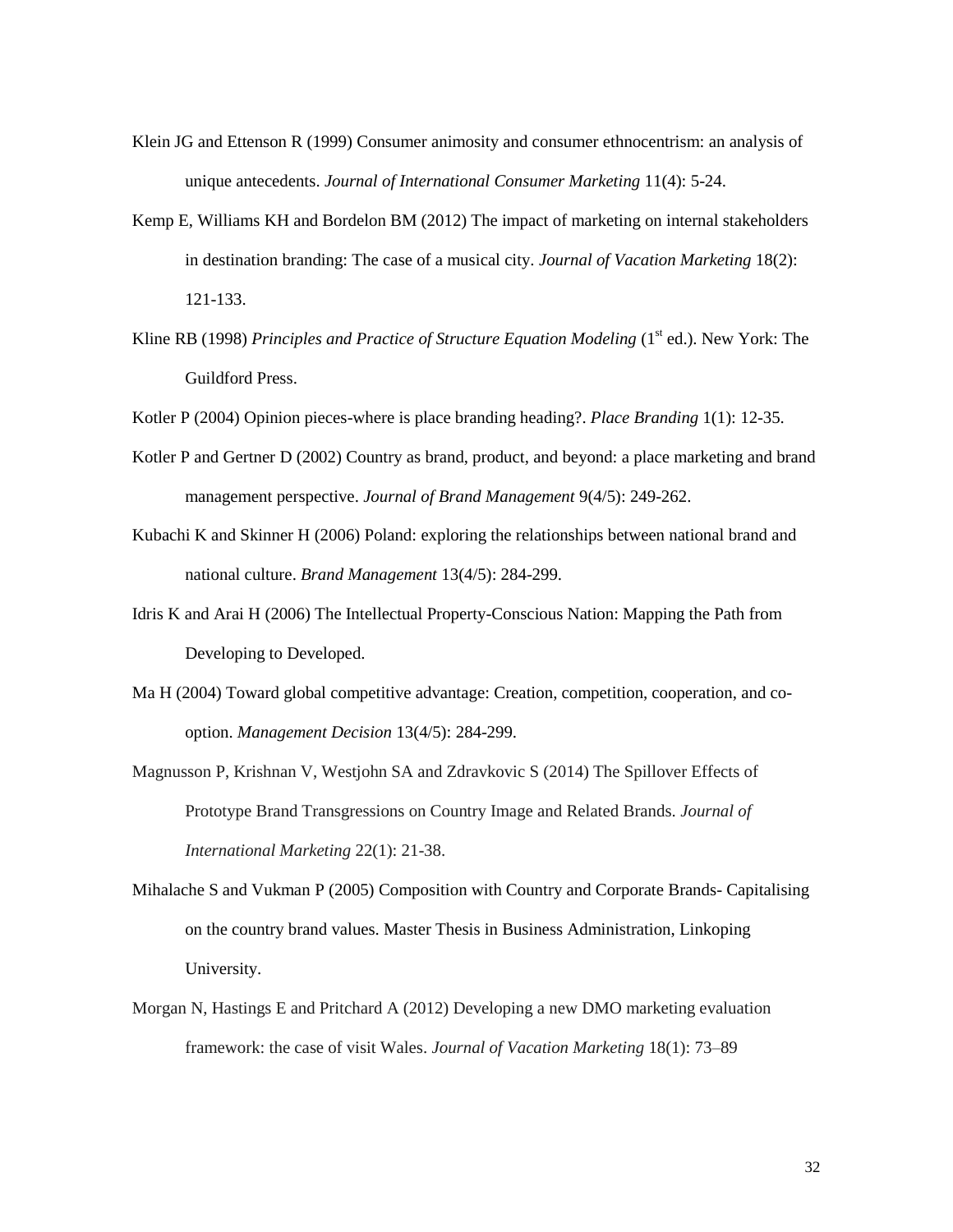- Morgan NJ, Pritchard A and Piggott R (2003) Destination branding and the role of the stakeholders: The case of New Zealand. *Journal of Vacation Marketing* 9(3): 285-299.
- Morgan N, Pritchard A and Pride R (2011) *Destination Branding: Creating the unique destination proposition* (rev 2nd ed.), Oxford: Elsevier Limited.
- Nguyen B, Chen CHS, Wu S, and Melewar TC (2015) Ethical Marketing in Singapore, Malaysia, and Thailand. In Nguyen, B. and Rowley, C. (Eds), Ethical and Social Marketing in Asia, Chandos Publishing.
- Nguyen B, Melewar TC, and Chen J (2013) A Framework of Brand Likeability: An Exploratory Study of Likeability in Firm-Level Brands. *Journal of Strategic Marketing* 21(4), 368-390.
- Nguyen B and Simkin L (2013) The dark side of CRM: Advantaged and disadvantaged customers. *Journal of Consumer Marketing* 30(1): 17-30.
- Nickerson NP and Moisey RN (1999) Branding a state from features to positioning: Making it simple?. *Journal of Vacation Marketing* 5(3): 217-226.
- Nunnally JC (1978) *Psychometric Methods,* New York: McGraw-Hill.
- O'Donovan D (2004) Where is place branding heading?. *Place Branding* 1(1): 30-32.
- Ooi C-S (2010) Brand Singapore: the hub of 'New Asia'. In N Morgan, Pritchard and R Pride (Eds.) *Destination branding: Creating the unique destination proposition* (rev 2nd ed.) (pp. 242- 260), Oxford: Elsevier Limited.
- Pallant J (2001) *SPSS Survival Manual: A Step-by-Step Guide to Data Analysis Using SPSS for Windows (version 10),* Maryborough, Vicyoria, Australia: McPherson's printing Group.
- Papadopoulos N (2004) Place branding: Evolution, meaning and implications. *Place Branding* 1(1): 36-49.
- Passow T, Fehlmann R and Grahlow H (2005) Country reputation from measurement to management: The case of Liechtenstein. *Corporate Reputation Review* 7(4): 309-326.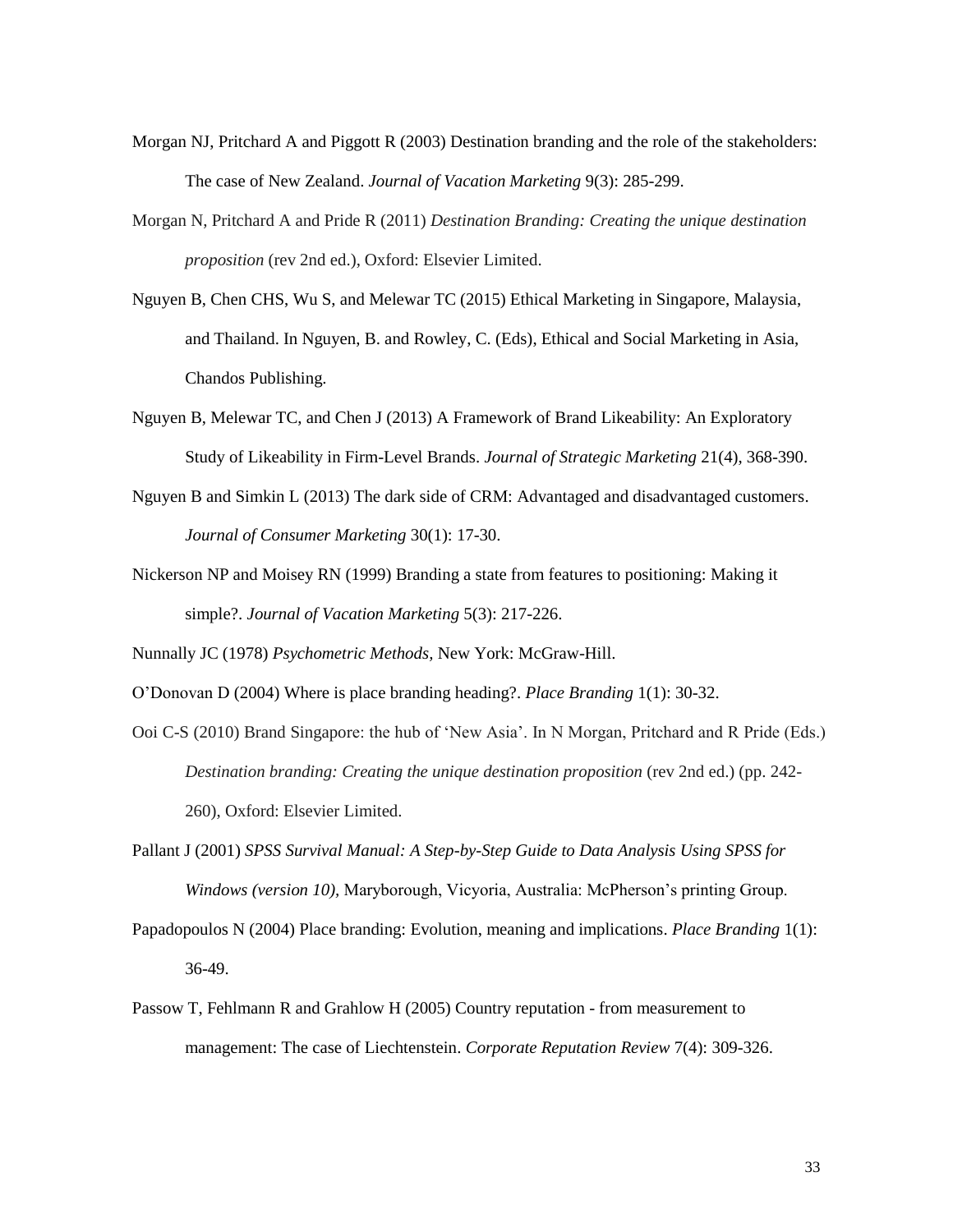Phan S (2005) Why branding a nation is the key in this economy. Available at:

http://www.allaboutbranding.com/index.lasso?article=238 (assessed September 1 2011).

Pike S and Page SJ (2014) Destination marketing organisations and destination marketing: a narrative analysis of the literature. *Tourism Management* 41(April): 201–227

Porter M (1989) *The Competitive Advantage of Nations*, New York: Simon & Shuster Trade.

Quelch J and Jocz K (2005) Positioning the nation-state. *Place Branding* 1(3): 229-237.

Robinson K (2003) Tourism: It's about managing competitiveness, too. *International Trade Forum.*

- Roslin RM and Melewar TC (2008) Hypermarket and the small retailers in Malaysia: Exploring retailers competitive abilities. *Journal of Asia Pacific Business* 9(4): 329-343.
- Schulz P and Soontiens W (2004) Internationalization and country image Being German. In Western Australia, Working Paper Series 2004, Curtin University of Technology.
- Shurchuluu P (2002) National productivity and competitive strategies for the new millennium. *Integrated Manufacturing Systems* 12(6): 408-414.
- Steenkamp JEM and Van Trijp HCM (1991) The use of LISREL in validating marketing constructs. *International Journal of Research in Marketing* 8(4): 283-299.
- Szondi G (2006) The role and challenges of country branding in transition countries: The central and Eastern European experience. *Place Branding and Public Diplomacy* 3(1): 8-20.
- Wanjiru E (2005) Branding African countries: A prospect for the future. *Place Branding* 2(1): 84- 95.
- Warner M and Joynt P (2002) Managing across cultures: Issues and Perspectives, 2<sup>nd</sup> Ed., Thompson Learning, London, UK.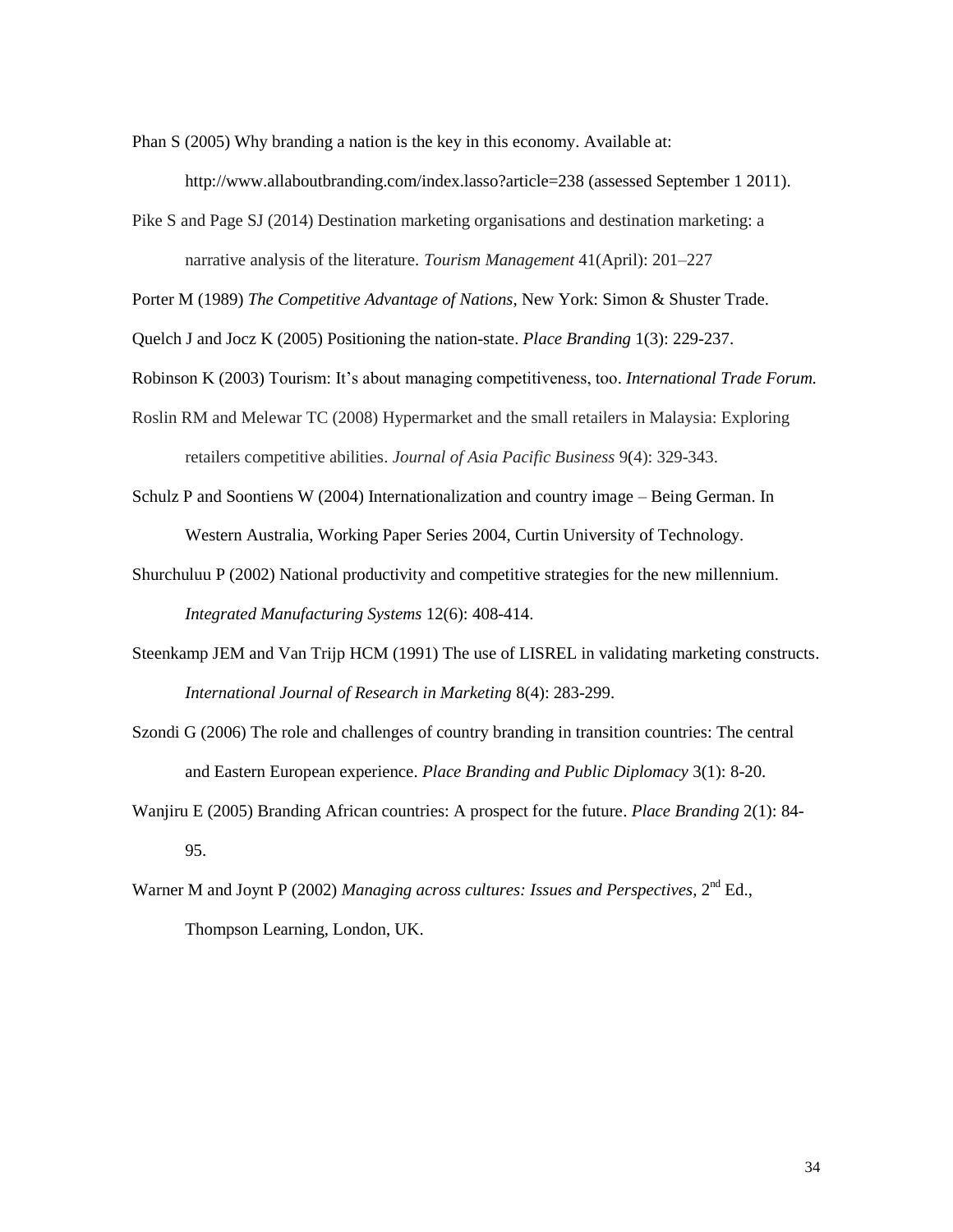|                  | <b>Description</b>                 | N <sub>o</sub> | Percentage |
|------------------|------------------------------------|----------------|------------|
| Gender           | Male                               | 171            | 38.4       |
|                  | Female                             | 274            | 61.6       |
|                  | <b>Total</b>                       | 445            | 100.0      |
| Age              | 20 or below                        | 88             | 19.8       |
|                  | $21 - 25$                          | 278            | 62.5       |
|                  | $26 - 30$                          | 43             | 9.7        |
|                  | $31 - 35$                          | 20             | 4.5        |
|                  | $36 - 40$                          | 8              | 1.8        |
|                  | $41 - 45$                          | 3              | 0.7        |
|                  | $46 - 50$                          | 3              | 0.7        |
|                  | 51 and above                       | $\overline{2}$ | 0.4        |
|                  | <b>Total</b>                       | 445            | 100.0      |
| <b>Education</b> | <b>High School</b>                 | 8              | 2.0        |
|                  | Certificate/Diploma                | 66             | 14.8       |
|                  | Degree/Professional<br>Certificate |                | 75.3       |
|                  |                                    | 335            |            |
|                  | Postgraduate                       | 35             | 7.9        |
|                  | <b>Total</b>                       | 445            | 100.0      |
| Occupation       | Professional                       | 39             | 8.8        |
|                  | Executive                          | 60             | 13.5       |
|                  | Manager                            | 9              | 2.0        |
|                  | Non-Executive<br>Self-employed/Own | 21             | 4.7        |
|                  | business                           | 6              | 1.3        |
|                  | Student                            | 310            | 69.6       |
|                  | <b>Total</b>                       | 445            | 100.0      |
| <b>Current</b>   | Less than RM 1,499                 | 287            | 64.5       |
| <b>Income</b>    | RM 1,500 - RM 2,999                | 94             | 21.1       |
| Level            | RM 3,000 - RM 3,999                | 37             | 8.3        |
|                  | RM 4,000 - RM 4,999                | 11             | 2.5        |
|                  | RM 5,000 - RM 5,999                | 3              | 0.7        |
|                  | RM 6,000 and above                 | 13             | 2.9        |
|                  | <b>Total</b>                       | 370            | 100.0      |

# **Appendix A - Respondents' profiles**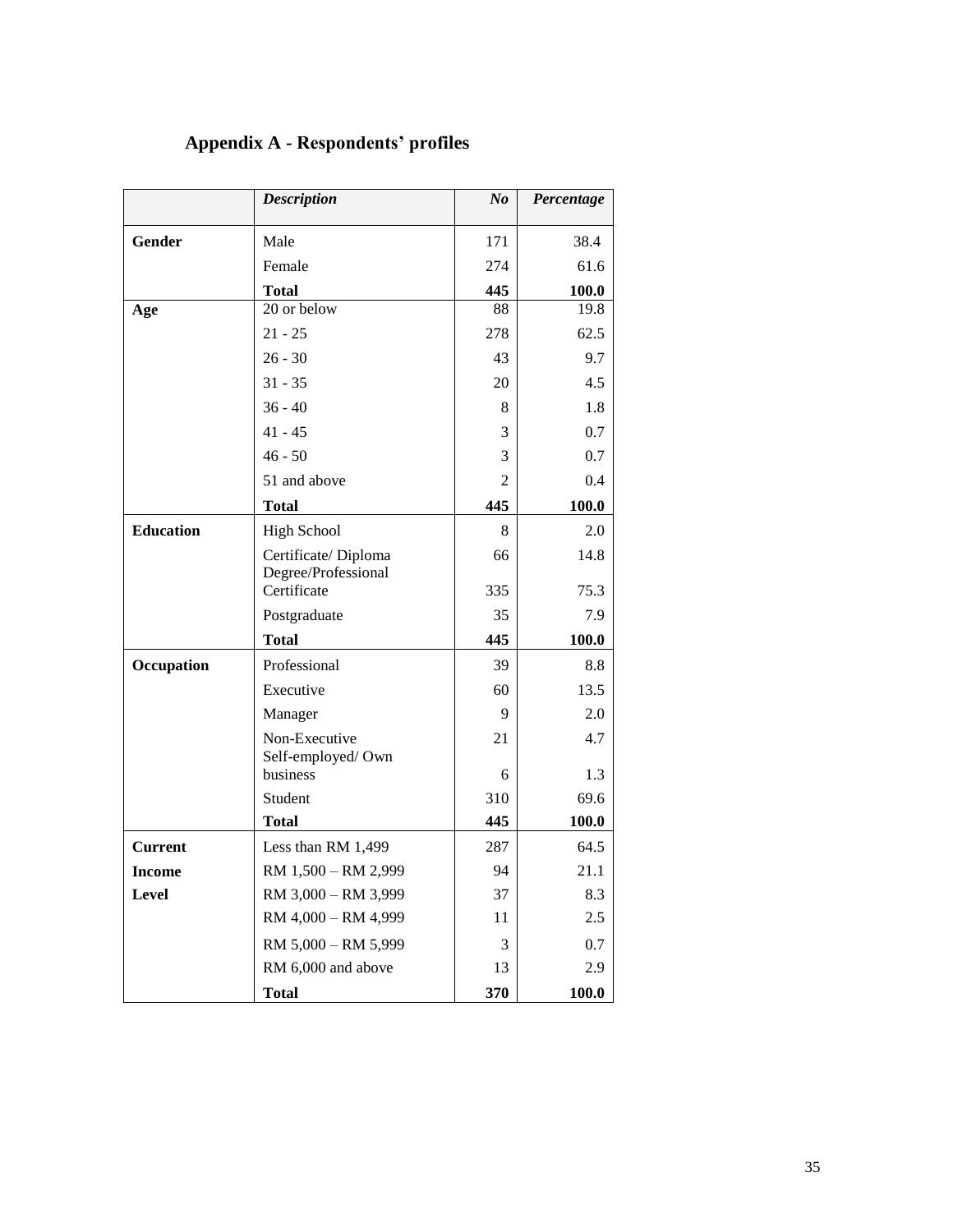| Author (Year),                    | <b>Original Measurement</b>                                                                                                                                                                                                                                                   | <b>Measurement for this study</b>                                                                                                                    |
|-----------------------------------|-------------------------------------------------------------------------------------------------------------------------------------------------------------------------------------------------------------------------------------------------------------------------------|------------------------------------------------------------------------------------------------------------------------------------------------------|
| <b>Physical</b>                   |                                                                                                                                                                                                                                                                               |                                                                                                                                                      |
|                                   | Passow et al. (2005) [COUNTRY] is a beautiful place.                                                                                                                                                                                                                          | Malaysia is a beautiful place.                                                                                                                       |
|                                   | [COUNTRY] has well-educated residents.                                                                                                                                                                                                                                        | Malaysia has well-educated residents.                                                                                                                |
| De Vicente (2004)                 | [COUNTRY] has a good infrastructure of<br>roads, housing, services, healthcare and<br>communications.<br>Critical events on national image:<br>Natural disaster                                                                                                               | Malaysia has a good infrastructure of roads,<br>housing, services, healthcare and<br>communications.<br>Malaysia is a natural disaster-free country. |
| Anholt (2006)                     | This country is rich in natural beauty.                                                                                                                                                                                                                                       | Malaysia is rich in natural beauty.                                                                                                                  |
| <b>Human Capital</b>              |                                                                                                                                                                                                                                                                               |                                                                                                                                                      |
| <b>Fanning</b> (1984)             | People – warm, friendly, hospitable, artistic                                                                                                                                                                                                                                 | Malaysians are friendly.                                                                                                                             |
| Anholt (2006)                     | This country excels at sport.                                                                                                                                                                                                                                                 | Malaysians are artistic<br>Malaysians are active in sports.                                                                                          |
|                                   | welcome if I were a visitor.                                                                                                                                                                                                                                                  | The people in this country would make me feel Malaysians will make me feel welcome if I am a<br>visitor.                                             |
|                                   | Imagine you are a manager and need to make<br>an important hiring. Please rank the following<br>countries in order of your preference for the<br>nationality of your candidate.                                                                                               | Malaysians are high quality of skilled workers<br>and executives.                                                                                    |
| <b>Export</b><br>Katsikeas (1994) | Quality control process                                                                                                                                                                                                                                                       | Malaysia exports high quality goods and services.                                                                                                    |
|                                   | New product development                                                                                                                                                                                                                                                       | Malaysia exports a variety of products/services<br>to global.                                                                                        |
|                                   | Production method/technology                                                                                                                                                                                                                                                  | Malaysia has a good production methods/<br>technologies in order to produce innovative<br>products.                                                  |
| Wee (1994)                        | The ability to create world class brands not Malaysia produces world-class products and<br>only to build larger market share for their services.<br>products, but also to shift their production<br>overseas without suffering any less of product<br>quality of brand image. |                                                                                                                                                      |
| Schulz and<br>Soontiens (2004)    | "Made in German" image being a competitive Malaysia's export brand image in the relative<br>advantage in the relative industries.                                                                                                                                             | industries is highly competitive.                                                                                                                    |
| <b>Investment/FDI</b>             |                                                                                                                                                                                                                                                                               |                                                                                                                                                      |
|                                   | Passow et al. (2005) [COUNTRY] is an inviting place to do<br>business.                                                                                                                                                                                                        | Malaysia is an attractive place to conduct<br>business.                                                                                              |
|                                   | [COUNTRY] has a well-developed industrial<br>sector.                                                                                                                                                                                                                          | Malaysia has a well-developed industrial sector.                                                                                                     |
|                                   | [COUNTRY] is a low tax country.                                                                                                                                                                                                                                               | Malaysia is a country with low tax rate.                                                                                                             |
|                                   | [COUNTRY] is a safe place in which to                                                                                                                                                                                                                                         | Malaysia is a safe place in which to invest.                                                                                                         |

# **Appendix B – Full List of Original and Adapted Measurement Item Scales**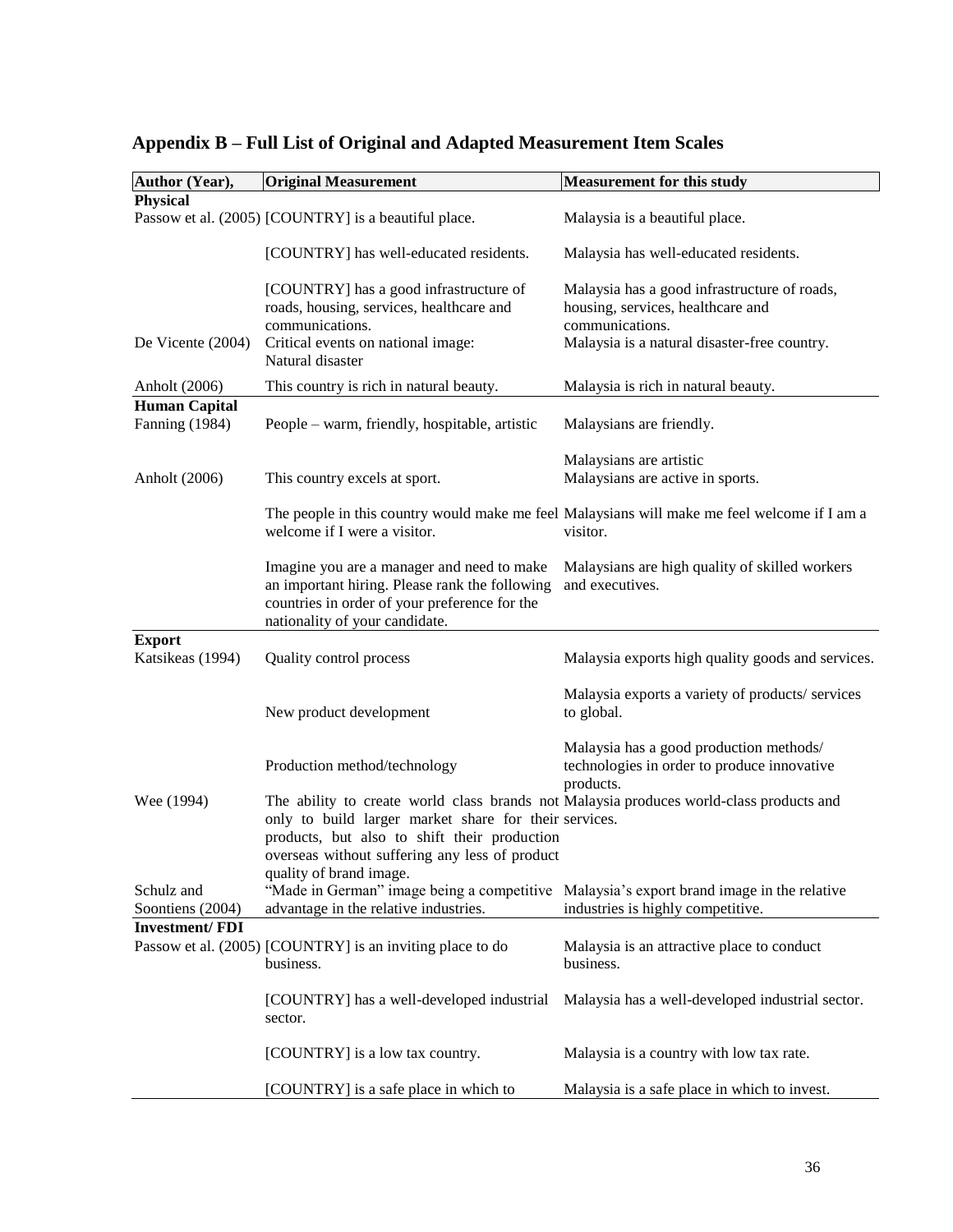| Author (Year),                                   | <b>Original Measurement</b>                                                                                                                        | <b>Measurement for this study</b>                                                                                                                    |
|--------------------------------------------------|----------------------------------------------------------------------------------------------------------------------------------------------------|------------------------------------------------------------------------------------------------------------------------------------------------------|
|                                                  | invest.                                                                                                                                            |                                                                                                                                                      |
|                                                  | Has a strong record of profitability.                                                                                                              | Malaysia has a strong record of profitability.                                                                                                       |
|                                                  | Looks like a company with strong prospects<br>for future growth.                                                                                   | Malaysia looks like a country with strong<br>prospects for future growth.                                                                            |
| <b>Culture and</b>                               |                                                                                                                                                    |                                                                                                                                                      |
| Heritage                                         | Passow at al. (2005) [COUNTRY] is socially and culturally<br>diverse.                                                                              | Malaysia is culturally diverse country.                                                                                                              |
|                                                  | [COUNTRY] has a rich historical past.                                                                                                              | Malaysia has abundance of historical attraction.                                                                                                     |
|                                                  | [COUNTRY] offers enjoyable entertainment                                                                                                           | Malaysia offers a wide range selection of<br>entertainment.                                                                                          |
| Beerli and Martin,<br>(2004)                     | activities.<br>Gastronomy (The art or science of good<br>eating)                                                                                   | Malaysia has a variety of food from different<br>places around the country.                                                                          |
| Sya (2004)                                       | Language barriers<br>Offer the tourist a multi0cultural experience.                                                                                | The language barrier in Malaysia is low.<br>Malaysia has multi-cultural attractions.                                                                 |
| <b>Social</b><br>Beerli and Martin,<br>(2004)    | Quality of life                                                                                                                                    | Malaysia has high standard of living.                                                                                                                |
|                                                  | Passow et al. (2005) [COUNTRY] support good causes.                                                                                                | Malaysia supports good causes.                                                                                                                       |
|                                                  | [COUNTRY] is a responsible member of the<br>global community.                                                                                      | Overall, Malaysia is a responsible member of the<br>global community.                                                                                |
| Anholt (2006)                                    | [COUNTRY] supports responsible<br>environmental policies.<br>This country behaves responsibly in the areas<br>of international peace and security. | Malaysia concern towards international<br>environment policies.<br>Malaysia behaves responsibly in the areas of<br>international peace and security. |
| <b>Political</b>                                 | Passow et al. (2005) [COUNTRY] is well-managed                                                                                                     | Malaysia is well-managed                                                                                                                             |
| Beerli and Martin, Political stability<br>(2004) |                                                                                                                                                    | Malaysia is politically stable.                                                                                                                      |
|                                                  | Safety                                                                                                                                             | Malaysia is a safety country.                                                                                                                        |
|                                                  | Crime rate                                                                                                                                         | Crime rate in Malaysia is low.                                                                                                                       |
|                                                  | Terrorist attacks                                                                                                                                  | Malaysia is a terrorist-free country.                                                                                                                |
| <b>Emotion</b>                                   | Passow et al. (2005) I like [COUNTRY].                                                                                                             | I like Malaysia.                                                                                                                                     |
|                                                  | I respect [COUNTRY].                                                                                                                               | I respect Malaysia.                                                                                                                                  |
|                                                  | I trust [COUNTRY].                                                                                                                                 | I trust Malaysia.                                                                                                                                    |
|                                                  | Have a good feeling about the company.                                                                                                             | Have a good feeling about Malaysia.                                                                                                                  |